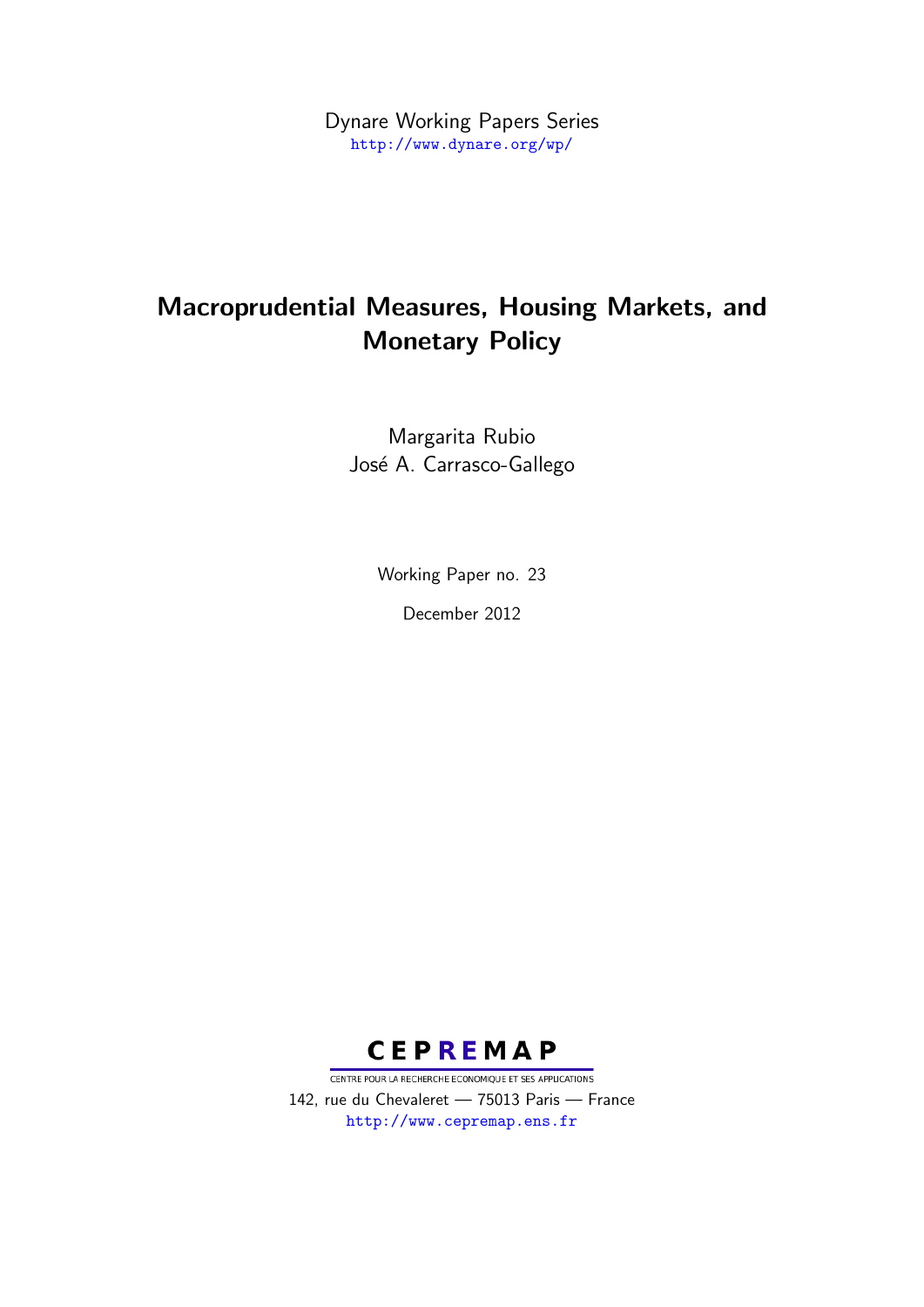## Macroprudential Measures, Housing Markets, and Monetary Policy

Margarita Rubio Bank of Spain José A. Carrasco-Gallego<sup>†</sup> Universidad Rey Juan Carlos

18 November 2012

#### Abstract

The recent financial crisis has raised the discussion among policy makers and researchers on the need of macroprudential policies to avoid systemic risks in financial markets. However, these new measures need to be combined with the traditional ones, namely monetary policy. The aim of this paper is to study how the interaction of macroprudential and monetary policies affect the economy. We take as a baseline a dynamic stochastic general equilibrium (DSGE) model which features a housing market in order to evaluate the performance of a rule on the loan-to-value ratio (LTV) interacting with the traditional monetary policy conducted by central banks. We find that, introducing the macroprudential rule mitigates the effects of booms on the economy by restricting credit. Furthermore, when both policies are active, interest-rate shocks have weaker effects on the economy. From a normative perspective, results show that the combination of monetary policy and the macroprudential rule is unambiguously welfare enhancing, especially when monetary policy does not respond to output and house prices and only to inflation.

Keywords: Macroprudential, monetary policy, collateral constraint, credit

JEL Classification: E32, E44, E58

Bank of Spain, Alcal· 48, 28014, Madrid, Spain. e-mail. margarita.rubio@bde.es.

<sup>&</sup>lt;sup>†</sup>Universidad Rey Juan Carlos, Madrid, Spain. e-mail. jose.carrasco@urjc.es. We would like to thank the discussants and participants of the Moneda y Credito Symposium 2012, IREBS Conference 2012, Dynare Conference, ReCapNet Conference and the DIW Realestate Workshop, as well as the seminar participants at the Bank of England. Special thanks to Matteo Iacoviello, John Duca, Carlos Thomas and Juan Mora-Sanguinetti for their very useful comments. The opinions expressed in this paper correspond to the authors and not necessarily to the Bank of Spain or the Eurosystem. Usual disclaimer applies.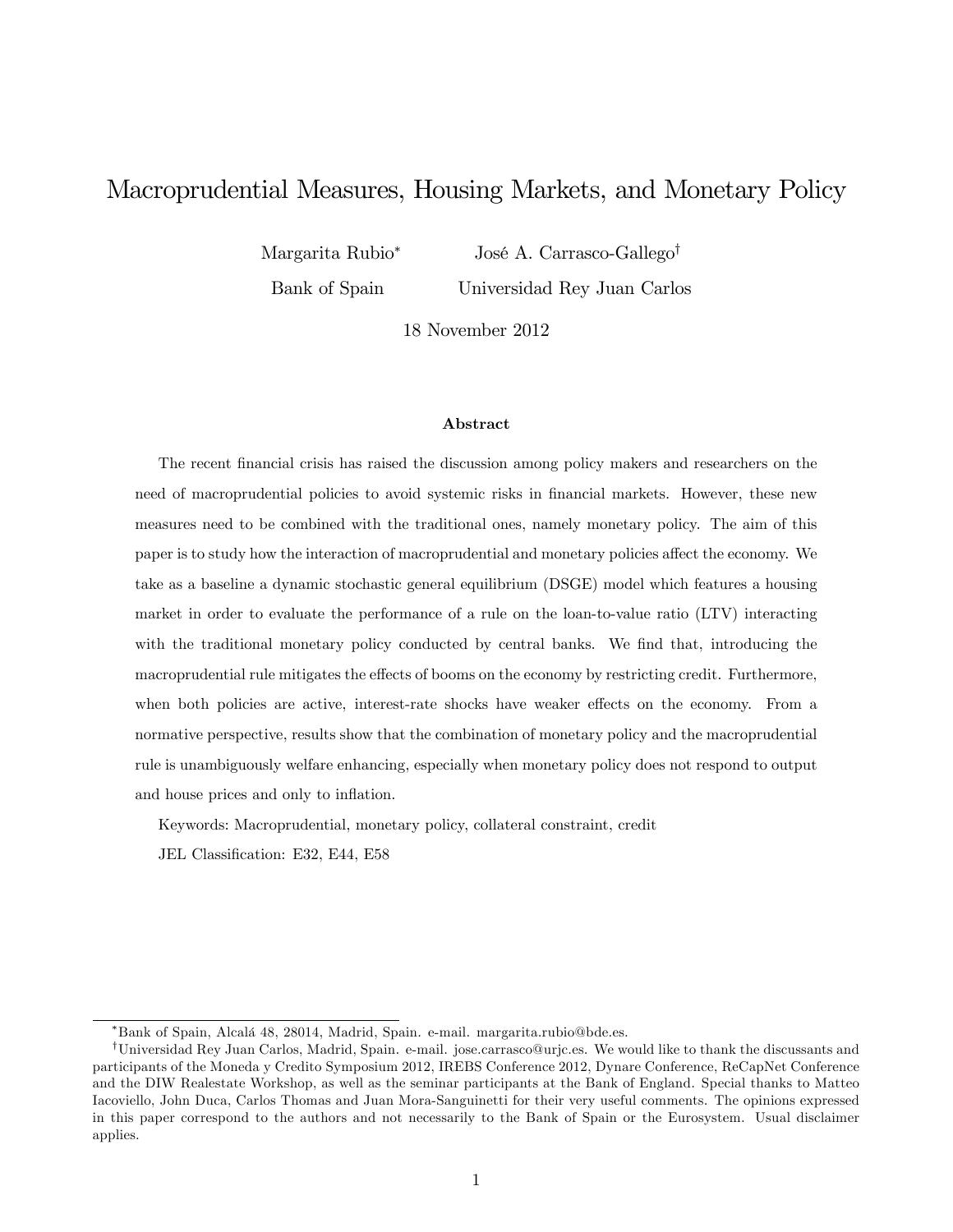"Looking forward, it is clear that the global recovery cannot be sustained without adequate policy actions devoted to long-term economic stability and a healthier financial system  $\left[\ldots\right]$  In particular, experience suggests that preemptive prudential measures that seek to moderate credit and asset price booms can complement traditional monetary policy actions." Jaime Caruana, June 17, 2010.

## 1 Introduction

The recent financial crisis has made it evident the necessity of introducing policies and regulations that adapt to changes in the financial environment. In a fragile global economy, traditional measures have not seemed to be sufficient to avoid the crisis and have a fast and effective recovery. The complexity and the fragility of Önancial markets have contributed to the extent of the recession and the high level of unemployment and make obvious the new regulatory approach. The growing interconnection of financial markets raises an urgent need of having a sound financial system. The crisis and its consequences have opened a real debate about the reforms that need to be made in the Önancial and regulatory system, and in the policy instruments that have to be used in order to avoid similar episodes.

The new direction of policy interventions may be a so-called macroprudential approach to mitigate the risk of the Önancial system as a whole, that is, the systemic risk. The term macroprudential refers to the use of prudential tools to explicitly promote the stability of the Önancial system in a global sense, not just the individual institutions. The goal of this kind of regulation and supervision would be to avoid the transmission of financial shocks to the broader economy.

This debate was the focus of the 13th annual International Banking Conference, sponsored by the International Monetary Fund and the Federal Reserve Bank of Chicago on September 23-24 2010. There, participants discussed about the theory behind macroprudential (Önancial system level) regulations and analyzed the inadequacy of past supervisory practices that relied exclusively on microprudential (individual firm level) policy.

The Financial Stability Board, the Bank for International Settlements and the International Monetary Fund define macroprudential policy as "a policy that uses primarily prudential tools to limit systemic or system-wide financial risk, thereby limiting the incidence of disruptions in the provision of key Önancial services that can have serious consequences for the real economy, by dampening the build-up of financial imbalances and building defences that contain the speed and sharpness of subsequent downswings and their effects on the economy; identifying and addressing common exposures, risk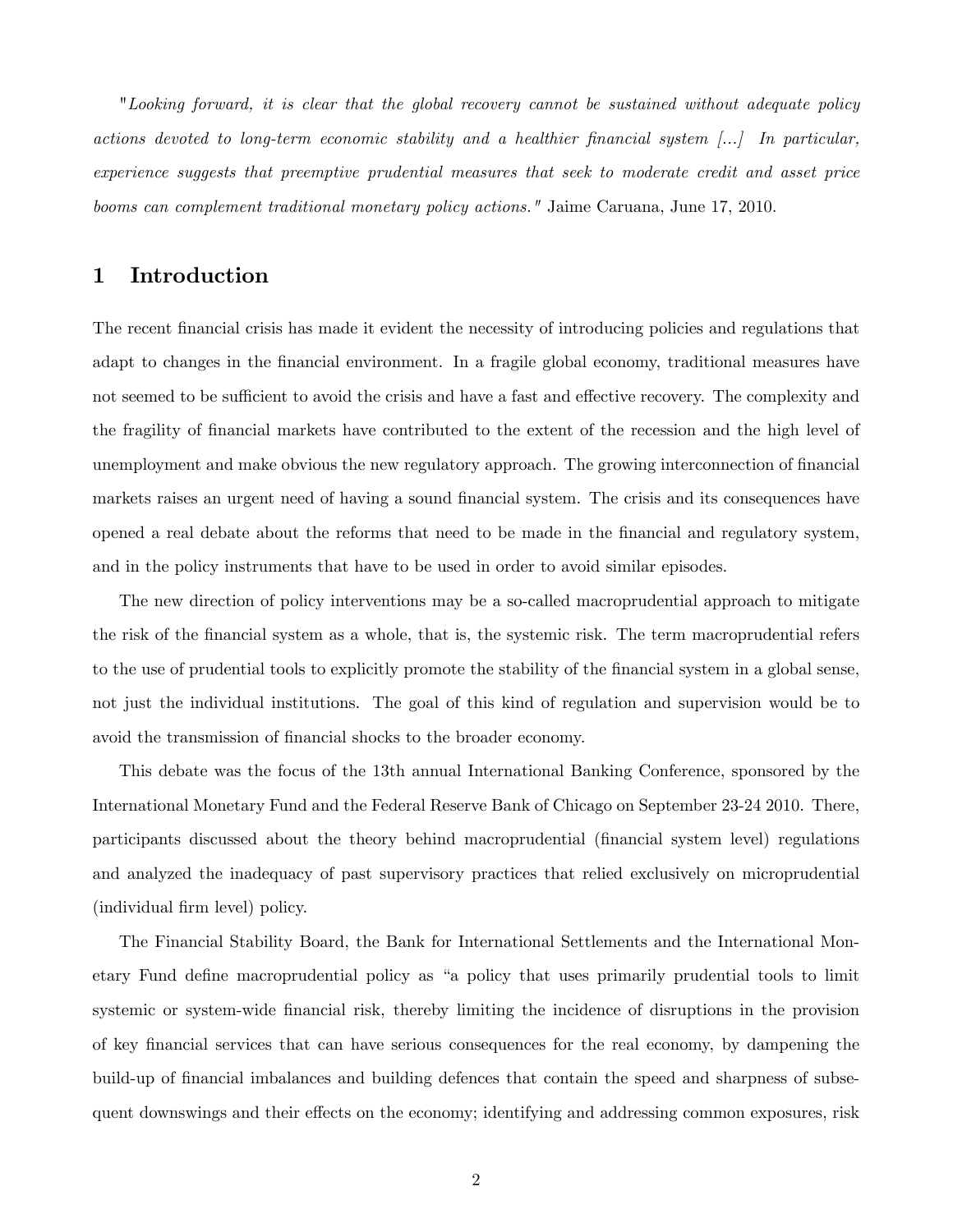concentrations, linkages and interdependencies that are sources of contagion and spillover risks that may jeopardize the functioning of the system as a whole<sup>1</sup>."

The same institutions define systemic risk as "a risk of disruption to financial services that is caused by an impairment of all or parts of the Önancial system and has the potential to have serious negative consequences for the real economy<sup>2</sup>". (For these purposes, "financial services" include credit intermediation, risk management and payment services)

In the aftermath of the crisis, policymakers and researchers coincide in the need to change the regulatory framework to a macroprudential view. However, it has become evident that we do not totally understand what systemic risk means and how it affects the macroeconomy. Then, in order to implement a sound macroprudential policy, it is important to fully understand the interactions between the Önancial sector, institutions and markets, other policies, and the macroeconomy. Furthermore, under a new regulation setting, we need to think again about the effectiveness of traditional policies such as monetary policy. It is crucial to understand how the new macroprudential measures affect the conduction of monetary policy and to monitor and evaluate those policies. In the short run, monetary policy actions to activate the recovery will only have its proper effect if they are transmitted through a correctly working financial system. A stable financial system may deliver a monetary policy transmission mechanism in which the goals of the central bank are achieved in a more effective manner. In the long run, macroprudential policies conducted by central banks may reinforce the primary objectives of monetary policy, apart from ensuring a Önancial stability objective. Moderating credit and asset price cycles may help achieve the long-run price stability and stable economic growth objective. All this is a real challenge for central bankers and policy makers. Research is needed in order to assess not only the effects of specific macroprudential policy instruments but also what the interactions with the standard monetary policy are.

Following this line of research, this paper uses a dynamic stochastic general equilibrium (DSGE) model with features a housing market in order to evaluate the effects on the main macroeconomic variables and on welfare of a rule on the loan-to-value ratio (LTV).

The interaction between housing markets, macroprudential and monetary policy is crucial. Following Volcker (2010), dangerous excesses in housing markets together with other prolonged disequilibria in the economy accounted for the severity of the recession and the elated Önancial turmoil. The rapid rise in

<sup>&</sup>lt;sup>1</sup>See Financial Stability Board, Bank for International Settlements and International Monetary Fund (2011), page 2.

<sup>&</sup>lt;sup>2</sup> See Financial Stability Board, Bank for International Settlements and International Monetary Fund (2009).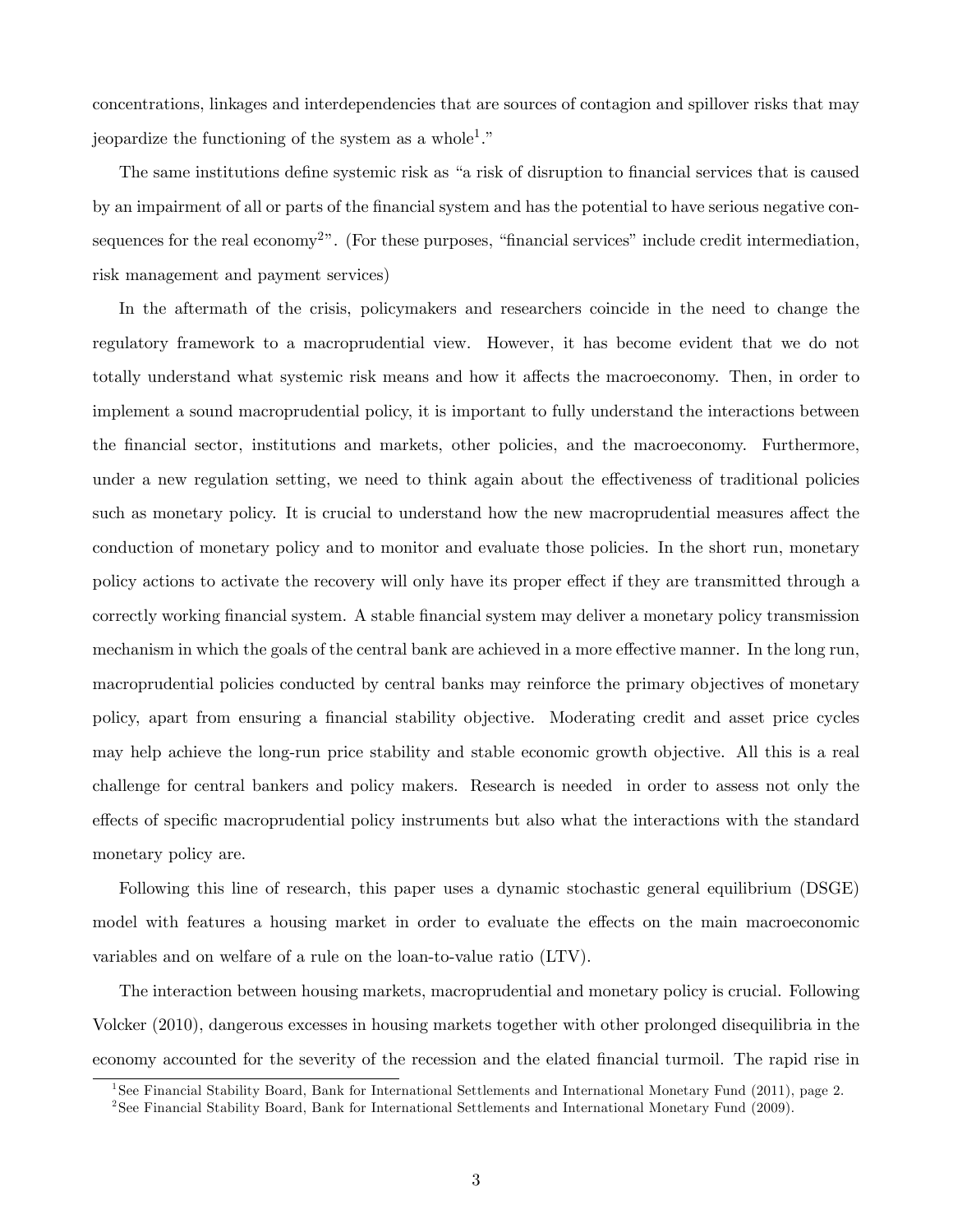the sub-prime mortgage was the initial cause of the financial crisis.

The modelling framework consists of an economy composed by borrowers and savers. A microfounded general equilibrium model is needed in order to explore all the interrelations that appear between the real economy and the financial system. Furthermore, such a model can deal with welfare-related questions. The reason to have these two types of consumers in the model is that in a model with a representative agent, borrowing is zero and thus, it is not possible to impose restrictions on credit. Furthermore, borrowers face a collateral constraint which is more or less tight depending on the LTV ratio. A rule on this LTV ratio introduces a macroprudential policy on the economy, in the sense that the ratio will be more restrictive whenever house prices and output increase in the economy. We evaluate the effects of this macroprudential policy both from an positive and a normative point of view. From a positive perspective, results show that with this rule booms are moderated because a tighter limit on credit is set. When we combine this rule with monetary policy, we find that monetary policy has weaker effects on the economy when macroprudential policies are active because the latter policy restricts the financial accelerator effects. From a normative perspective we also obtain several interesting results: First, unambiguously, when monetary policy and a rule for the LTV ratio interact, the introduction of this macroprudential measure is welfare enhancing. Second, welfare gains increase when the LTV responds more aggressively to changes in output and house prices. Lastly, when the interest rate responds to inflation, output and house prices instead of only to inflation, the welfare improvement is comparable to the one obtained by introducing the explicit macroprudential rule to the LTV. That is, welfare gains are larger if monetary policy only responds to ináation. The reason for that is that when the Taylor rule for the interest rate also responds to output and house prices the financial accelerator is less strong and this could be interpreted as a macroprudential measure by itself. Introducing an extra macroprudential tool may be redundant.

The rest of the paper continues as follows. Section 2 presents some evidence on some macroprudential experiences. Section 3 describes the model. Section 4 presents results from simulations. Section 5 concludes.

## 2 Evidence

There have been some central banks that have implemented measures to moderate credit and asset price booms, complementing the traditional monetary policy. If something authorities have learned with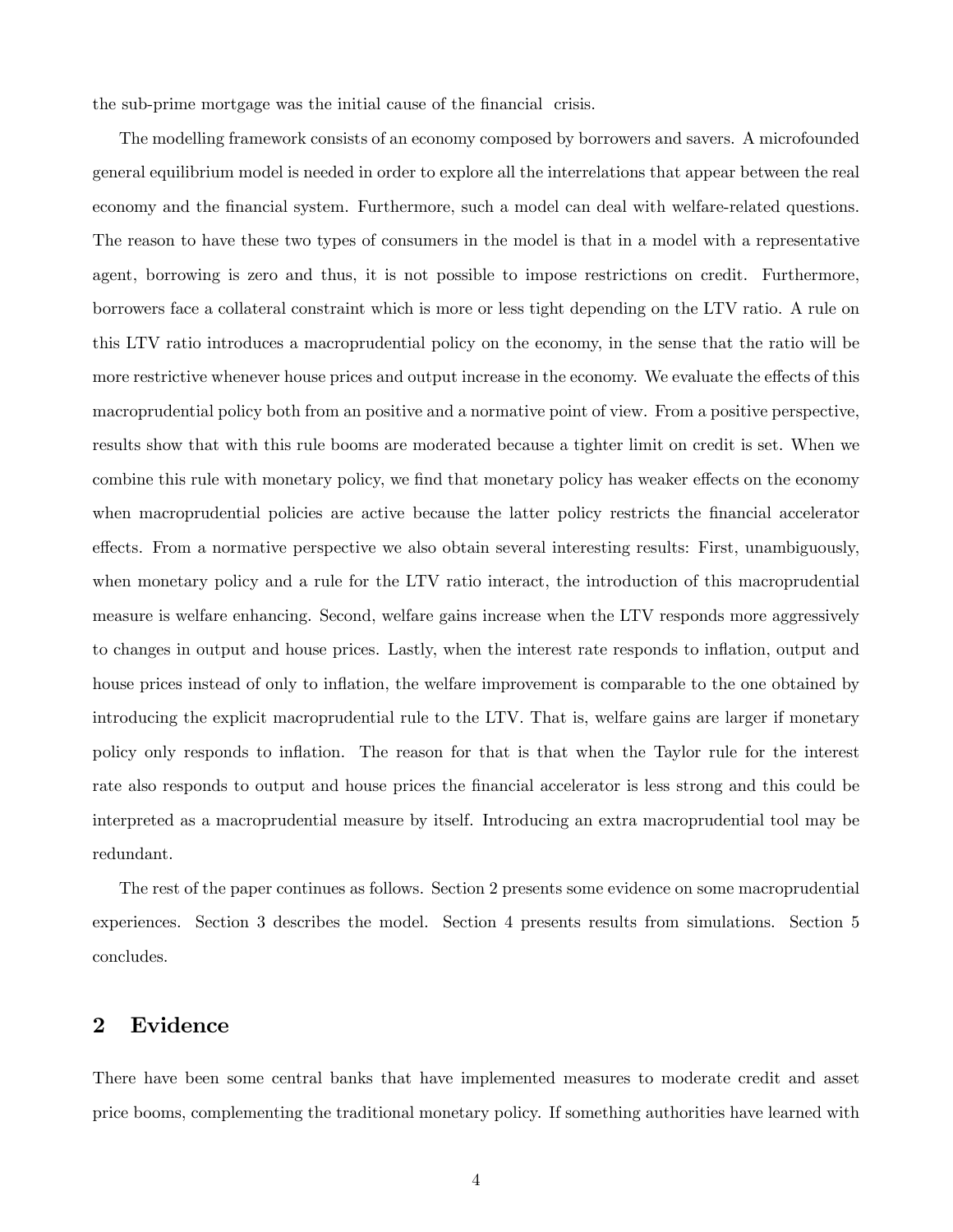the crisis is that microprudential supervision is not enough because there are many institutions whose complex networks create systemic risk. Thus, macroprudential supervision is needed to measure and manage the overall levels of risk in financial markets.

Just as examples of macroprudential experiences, not being exhaustive<sup>3</sup>, we can mention some cases. For some central banks, quoting Caruana (2010), "because of the euros, the interest rate was not an available tool. Macroprudential policy was the only option<sup>4</sup>." There is also some macroprudential experience in emerging markets, especially in Asia. Among the tools that have been used, we find countercyclical capital buffers linked to credit growth, countercyclical provisioning, LTV limits or direct controls on lending to specific sectors. Most of those "Asian" instruments were taken during phases of rapid credit increase, but some were also imposed in the aftermath of the crisis. Measures were generally calibrated from starting from existing microprudential settings with adjustments for particular macro circumstances that were seen as relevant. For instance, an 80% LTV maximum is widely seen by these nations as a norm or benchmark for residential real estate loans from a microprudential point of view, and a number of economies have caps at this level. Tightenings of this instrument typically took the form of 10 or 20 percentage point reductions, some of which were reversed when conditions in the targeted markets were seen to have normalized.

Also the Bank of Spain has introduced some macroprudential measures such as the dynamic or statistical provisioning for loan loss reserves since mid-2000. This measure had a microprudential role, as it was applied to individual institutions, and a macroprudential purpose, due to its countercyclical impact, which damps excess procyclicality in the Önancial system. Under this system, banks must make provisions against credit growth according to historical loss information for different types of loans. This practice gave banks a greater cushion than they would otherwise have had, and kept their fragility from further deepening the downturn [See Saurina (2009a,b) and Caruana (2010)].

McCauley (2009) showed that emerging market central banks have been regular practitioners of macroprudential policy and gave as an example the Reserve Bank of Indiaís decision to raise the Basel I weights on mortgages and other household credit in 2005. Caruana (2010) compared this policy with imposing or lowering maximum LTV ratios. The Committee on the Global Financial System proposed a similar macroprudential measure in 2010 to promote greater stability in haircuts in securities markets<sup>5</sup>.

<sup>&</sup>lt;sup>3</sup>For an exhaustive review see Financial Stability Board, Bank for International Settlements and International Monetary Fund (2009).

 ${}^{4}$ Pages 24-25.

<sup>5</sup> See Committee on the Global Financial System (2010a).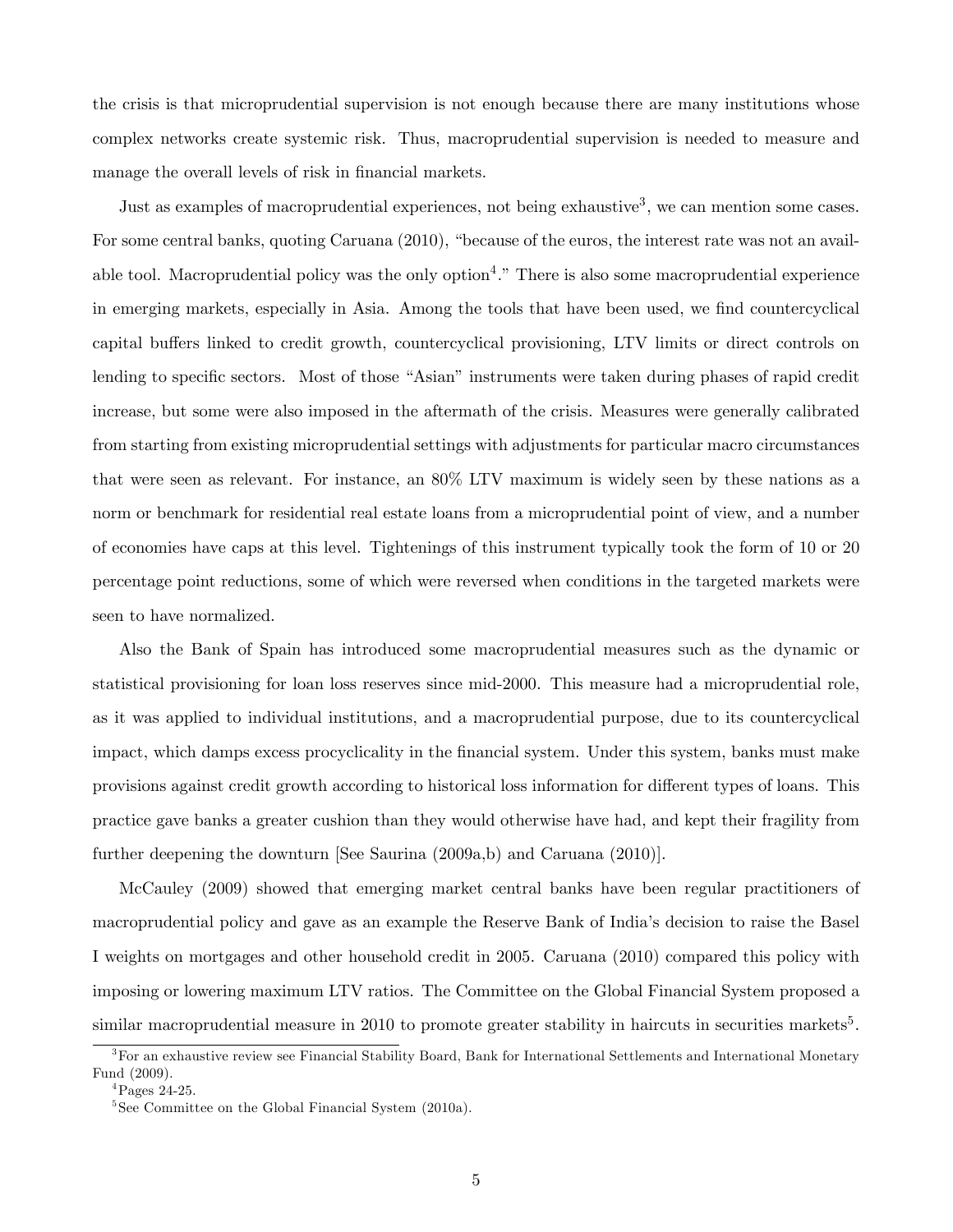In the USA, the Dodd-Frank Wall Street reform and Consumer Protection Act of 2010 mandated that a Financial Stability Oversight Council monitor and manage system-wide risk.

In 2009, the Committee on the Global Financial System (CGFS) conducted a very complete survey on the use of macroprudential instruments with the help of  $33$  central banks<sup>6</sup>. The CGFS saw that macroprudential instruments or interventions had been widely applied and were viewed as more effective than monetary policy in addressing specific imbalances. The most common measures have been instruments to limit credit supply to specific sectors that are seen as prone to excessive credit growth. These include several restrictions on mortgage lending (caps on LTV ratios or debt/income ratios) and credit card lending limits. Some emerging market economies have used reserve requirements to prevent the build-up of domestic imbalances arising from international capital flows. Instruments targeting the size or composition of bank balance sheets (such as loan-to-deposit ceilings, institution-specific capital addons or time-varying capital charges) seem to have been less frequently used, a range of such instruments have been introduced in response to the financial crisis, or are, at that time, under consideration.

## 3 Model Setup

The economy features patient and impatient households, a final goods firm, and a central bank which conducts monetary policy. Households work and consume both consumption goods and housing. Patient and impatient households are savers and borrowers, respectively. Borrowers are credit constrained and need collateral to obtain loans. The representative firm converts household labor into the final good. The central bank follows a Taylor rule for the setting of interest rates.

#### 3.1 Savers

Savers maximize their utility function by choosing consumption, housing and labor hours:

$$
\max_{C_{s,t}, H_{s,t}, N_{s,t}} E_0 \sum_{t=0}^{\infty} \beta_s^t \left[ \log C_{s,t} + j_t \log H_{s,t} - \frac{(N_{s,t})^{\eta}}{\eta} \right],
$$

where  $\beta_s \in (0,1)$  is the patient discount factor,  $E_0$  is the expectation operator and  $C_{s,t}$ ,  $H_{s,t}$  and  $N_{s,t}$  represent consumption at time t, the housing stock and working hours, respectively.  $1/( \eta - 1)$  is the labor supply elasticity,  $\eta > 0$ .  $j_t$  represents the weight of housing in the utility function. We assume that  $\log(j_t) = \log(j) + u_{Jt}$ , where  $u_{Jt}$  follows an autoregressive process. A shock to  $j_t$  represents a shock

<sup>&</sup>lt;sup>6</sup>See Committee on the Global Financial System (2010b).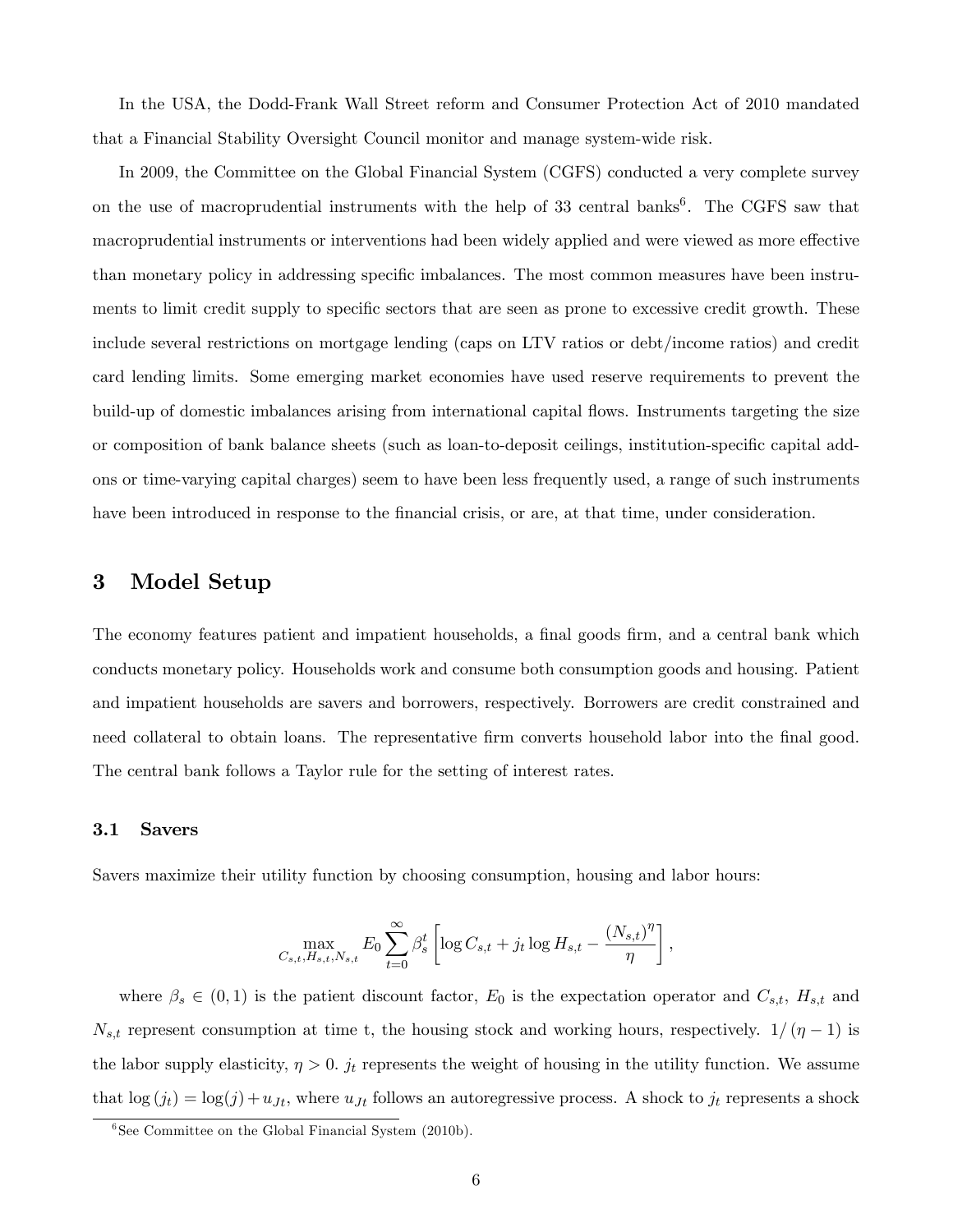to the marginal utility of housing. These shocks directly affect housing demand and therefore can be interpreted as a proxy for exogenous disturbances to house prices.

Subject to the budget constraint:

$$
C_{s,t} + b_t + q_t (H_{s,t} - H_{s,t-1}) = \frac{R_{t-1}b_{t-1}}{\pi_t} + w_{s,t}N_{s,t},
$$
\n(1)

where  $b_t$  denotes bank deposits,  $R_t$  is the gross return from deposits,  $q_t$  is the price of housing in units of consumption, and  $w_{s,t}$  is the real wage rate. The first order conditions for this optimization problem are as follows:

$$
\frac{1}{C_{s,t}} = \beta_s E_t \left( \frac{R_t}{\pi_{t+1} C_{s,t+1}} \right),\tag{2}
$$

$$
w_t^s = (N_{s,t})^{\eta - 1} C_{s,t},\tag{3}
$$

$$
\frac{j_t}{H_{s,t}} = \frac{1}{C_{s,t}} q_t - \beta_s E_t \frac{1}{C_{s,t+1}} q_{t+1}.
$$
\n(4)

Equation (2) is the Euler equation, the intertemporal condition for consumption. Equation (4) represents the intertemporal condition for housing, in which, at the margin, benefits for consuming housing equate costs in terms of consumption. Equation (3) is the labor-supply condition.

#### 3.2 Borrowers

Borrowers solve:

$$
\max_{C_{b,t}, H_{b,t}, N_{b,t}} E_0 \sum_{t=0}^{\infty} \beta_b^t \left[ \log C_{b,t} + j_t \log H_{b,t} - \frac{(N_{b,t})^{\eta}}{\eta} \right],
$$

where  $\beta_b \in (0, 1)$  is impatient discount factor, subject to the budget constraint and the collateral constraint:

$$
C_{b,t} + \frac{R_{t-1}b_{t-1}}{\pi_t} + q_t (H_{b,t} - H_{b,t-1}) = b_t + W_{b,t}N_{b,t},
$$
\n
$$
\tag{5}
$$

$$
E_t \frac{R_t}{\pi_{t+1}} b_t = k_t E_t q_{t+1} H_{b,t},
$$
\n(6)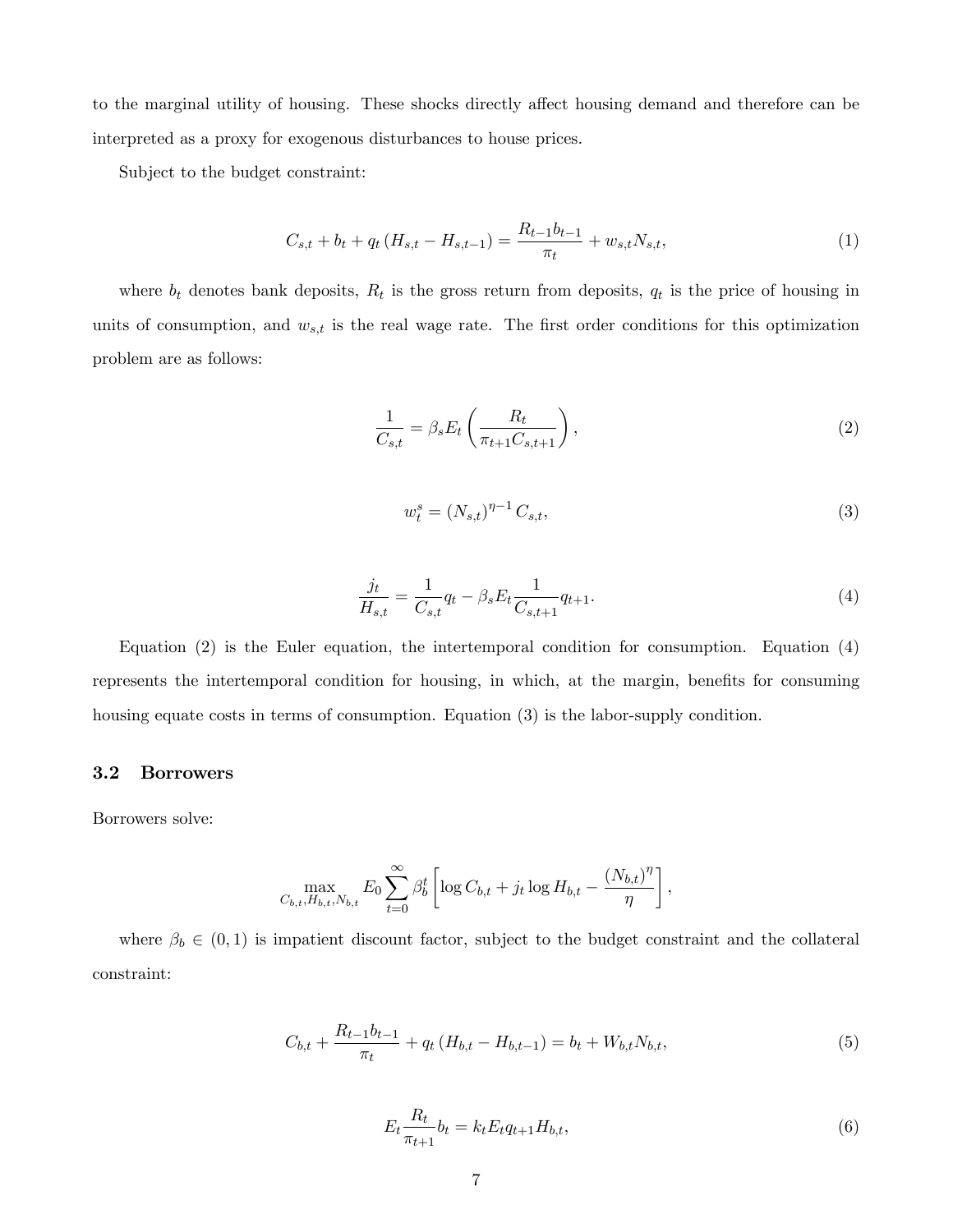where  $B_t$  denotes bank loans and  $R_t$  is the gross interest rate.  $k_t$  can be interpreted as a loan-tovalue ratio. The borrowing constraint limits borrowing to the present discounted value of their housing holdings. The first order conditions are as follows:

$$
\frac{1}{C_{b,t}} = \beta_b E_t \left( \frac{R_t}{\pi_{t+1} C_{b,t+1}} \right) + \lambda_t R_t,
$$
\n(7)

$$
w_{b,t} = (N_{b,t})^{\eta - 1} C_{b,t},
$$
\n(8)

$$
\frac{j_t}{H_{b,t}} = \frac{1}{C_{b,t}} q_t - \beta_b E_t \left( \frac{1}{C_{b,t+1}} q_{t+1} \right) - \lambda_t k_t E_t \left( q_{t+1} \pi_{t+1} \right). \tag{9}
$$

where  $\lambda_t$  denotes the multiplier on the borrowing constraint.<sup>7</sup> These first order conditions can be interpreted analogously to the ones of savers.

#### 3.3 Firms

#### 3.3.1 Final Goods Producers

There is a continuum of identical final goods producers that aggregate intermediate goods according to the production function

$$
Y_t = \left[ \int_0^1 Y_t(z)^{\frac{\varepsilon - 1}{\varepsilon}} dz \right]^{\frac{\varepsilon}{\varepsilon - 1}},\tag{10}
$$

where  $\varepsilon > 1$  is the elasticity of substitution between intermediate goods. The final good firm chooses  $Y_t(z)$  to minimize its costs, resulting in demand of intermediate good z:

$$
Y_t(z) = \left(\frac{P_t(z)}{P_t}\right)^{-\varepsilon} Y_t.
$$
\n(11)

The price index is then given by:

$$
P_t = \left[ \int_0^1 P_t(z)^{1-\varepsilon} dz \right]^{\frac{1}{\varepsilon-1}}.
$$
\n(12)

<sup>7</sup>Through simple algebra it can be shown that the Lagrange multiplier is positive in the steady state and thus the collateral constraint holds with equality.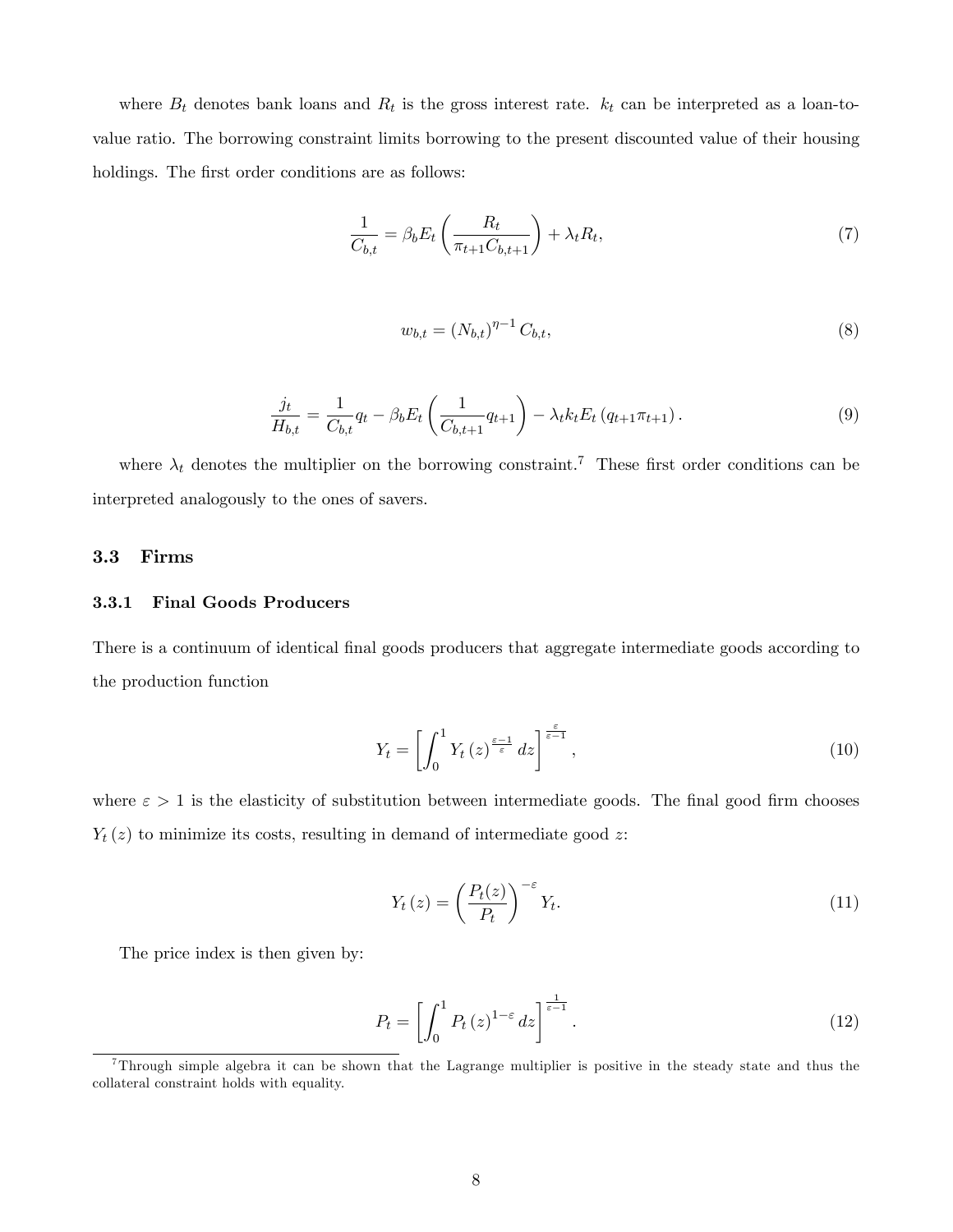#### 3.3.2 Intermediate Goods Producers

The intermediate goods market is monopolistically competitive. Following Iacoviello (2005), intermediate goods are produced according to the production function:

$$
Y_t(z) = A_t N_{s,t}(z)^{\alpha} N_{b,t}(z)^{(1-\alpha)},
$$
\n(13)

where  $\alpha \in [0, 1]$  measures the relative size of each group in terms of labor. This Cobb-Douglas production function implies that labor efforts of constrained and unconstrained consumers are not perfect substitutes. This specification is analytically tractable and allows for closed form solutions for the steady state of the model. This assumption can be economically justified by the fact that savers are the managers of the firms and their wage is higher than the one of the borrowers.<sup>8</sup>

 $A_t$  represents technology and it follows the following autoregressive process:

$$
\log\left(A_t\right) = \rho_A \log\left(A_{t-1}\right) + u_{At},\tag{14}
$$

where  $\rho_A$  is the autoregressive coefficient and  $u_{At}$  is a normally distributed shock to technology.

Labor demand is determined by:

$$
w_{s,t} = \frac{1}{X_t} \alpha \frac{Y_t}{N_{s,t}},\tag{15}
$$

$$
w_{b,t} = \frac{1}{X_t} (1 - \alpha) \frac{Y_t}{N_{b,t}},
$$
\n(16)

where  $X_t$  is the markup, or the inverse of marginal cost.<sup>9</sup>

The price-setting problem for the intermediate good producers is a standard Calvo-Yun setting. An intermediate good producer sells its good at price  $P_t(z)$ , and  $1 - \theta \in [0, 1]$ , is the probability of being able to change the sale price in every period. The optimal reset price  $P_t^*(z)$  solves:

$$
\sum_{k=0}^{\infty} (\theta \beta)^k E_t \left\{ \Lambda_{t,k} \left[ \frac{P_t^*(z)}{P_{t+k}} - \frac{\varepsilon/(\varepsilon - 1)}{X_{t+k}} \right] Y_{t+k}^*(z) \right\} = 0. \tag{17}
$$

The aggregate price level is then given by:

<sup>&</sup>lt;sup>8</sup>It could also be interpreted as the savers being older than the borrowers, therefore more experienced.

<sup>&</sup>lt;sup>9</sup>Symmetry across firms allows us to write the demands without the index  $z$ .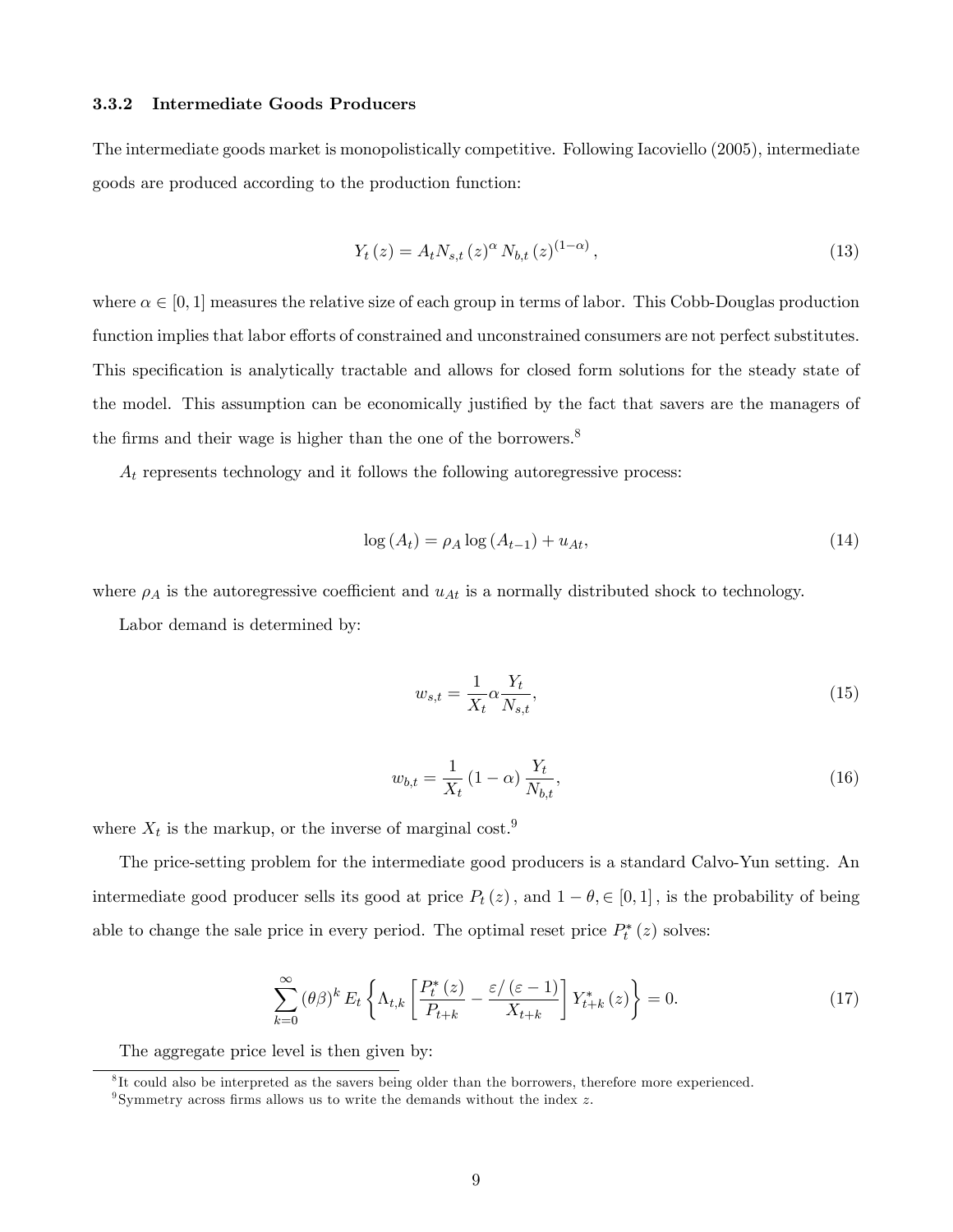$$
P_t = \left[\theta P_{t-1}^{\varepsilon} + (1 - \theta) (P_t^*)^{1-\varepsilon}\right]^{1/(1-\varepsilon)}.
$$
\n(18)

Using  $(17)$  and  $(18)$ , and log-linearizing, we can obtain a standard forward-looking New Keynesian Phillips curve  $\hat{\pi}_t = \beta E_t \hat{\pi}_{t+1} - \psi \hat{x}_t + u_{\pi t}$ , that relates inflation positively to future inflation and negatively to the markup ( $\psi \equiv (1 - \theta) (1 - \beta \theta) / \theta$ ).  $u_{\pi t}$  is a normally distributed cost-push shock.<sup>10</sup>

#### 3.4 Monetary Policy

We consider a generalized Taylor rule which responds to inflation, output and house prices:

$$
R_t = \rho R_{t-1} + (1 - \rho) \left[ \left( 1 + \phi_\pi^R \right) \pi_t + \phi_y^R y_t + \phi_q^R q_t \right] + \varepsilon_{Rt},\tag{19}
$$

where  $0 \le \rho \le 1$  is the parameter associated with interest-rate inertia, and  $\phi_{\pi}^R \ge 0$ ,  $\phi_{y}^R \ge 0$ ,  $\phi_{q}^R \ge 0$ measure the response of interest rates to current inflation, output and house prices, respectively.  $\varepsilon_{Rt}$  is a white noise shock with zero mean and variance  $\sigma_{\varepsilon}^2$ . The reason for considering this generalized Taylor rule is that by making the central bank respond to house prices, we are giving the institution a way to implement a macroprudential policy. Notice that increasing the interest rate whenever house prices increase is restricting credit booms in the economy<sup>11</sup>.

#### 3.5 A Macroprudential Rule for the LTV

In standard models, the LTV ratio is a fixed parameter which is not affected by economic conditions. However, we can think of regulations of LTV ratios as a way to moderate credit booms. When the LTV ratio is high, the collateral constraint is less tight. And, since the constraint is binding, borrowers will borrow as much as they are allowed to. Lowering the LTV tightens the constraint and therefore restricts the loans that borrowers can obtain. Recent research on macroprudential policies has proposed Taylor-type rules for the LTV ratio so that it reacts inversely to variables such that the growth rates of GDP, credits, the credit-to-GDP ratio or house prices. These rules can be a simple illustration of how a macroprudential policy could work in practice. Here, we assume that there exists a macroprudential

 $10$ Variables with a hat denote percent deviations from the steady state.

 $11$ Kannan et al. (2012) also consider an extended Taylor rule that responds to credit growth in order to make the central bank act in a macroprudential way.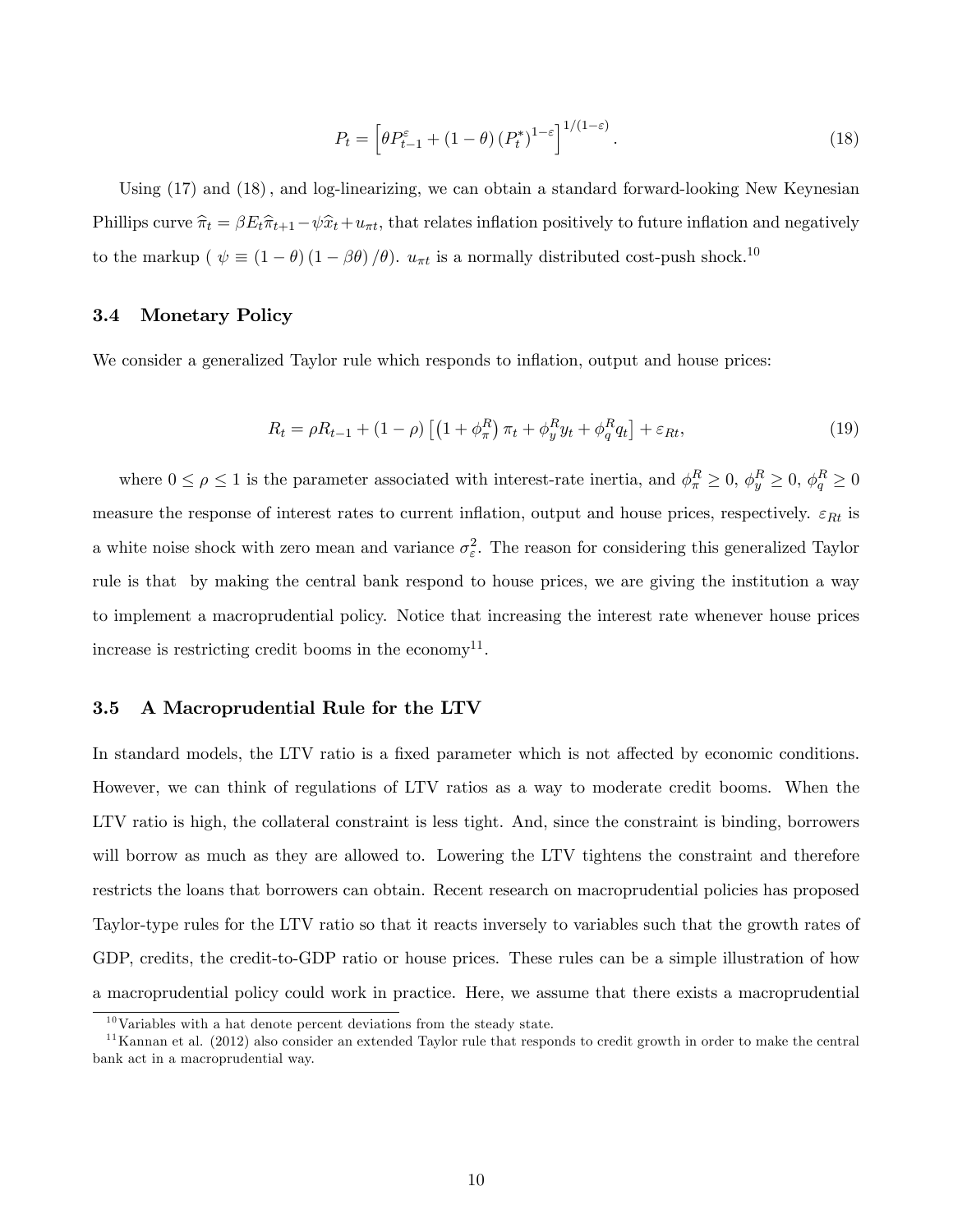Taylor-type rule for the LTV ratio, so that it responds to output and house prices:

$$
k_t = k_{SS} - \phi_y^k y_t - \phi_q^k q_t, \qquad (20)
$$

where  $k_{SS}$  is a steady state value for the loan-to-value ratio, and  $\phi_y^k \ge 0$ ,  $\phi_q^k \ge 0$  measure the response of the loan-to-to value to output and house prices, respectively. This kind of rule would deliver a lower LTV ratio in booms, when output and house prices are high, therefore restricting the credit in the economy and avoiding a credit boom derived from good economic conditions<sup>12</sup>.

#### 3.6 Equilibrium

The market clearing conditions are as follows:

$$
Y_t = C_{s,t} + C_{b,t}.\tag{21}
$$

The total supply of housing is fixed and it is normalized to unity:

$$
H_{s,t} + H_{b,t} = 1.
$$
\n(22)

### 4 Simulation

#### 4.1 Parameter Values

The discount factor for savers,  $\beta_s$ , is set to 0.99 so that the annual interest rate is 4% in steady state. The discount factor for the borrowers is set to  $0.98<sup>13</sup>$ . The steady-state weight of housing in the utility function,  $j$ , is set to 0.1 in order for the ratio of housing wealth to GDP to be approximately 1.40 in the steady state, consistent with the US data. We set  $\eta = 2$ , implying a value of the labor supply elasticity of  $1^{14}$  For the parameters controlling leverage, we set k to 0.90, in line with the US data.<sup>15</sup> The labor income share for savers is set to 0.64, following the estimate in Iacoviello (2005). For the Taylor rule, we consider as a benchmark the case in which  $\phi_{\pi}^{R} = 0.5$ ;  $\phi_{y}^{R} = 0$ ;  $\phi_{q}^{R} = 0$ . For  $\rho$  we use 0.8, which also

 $12$  Funke and Paetz (2012) consider a non-linear version of this macroprudential rule for the LTV.

 $13$ Lawrance (1991) estimated discount factors for poor consumers at between 0.95 and 0.98 at quarterly frequency. We take the most conservative value.

<sup>&</sup>lt;sup>14</sup>Microeconomic estimates usually suggest values in the range of 0 and 0.5 (for males). Domeij and Flodén (2006) show that in the presence of borrowing constraints this estimates could have a downward bias of 50%.

 $15$ See Iacoviello (2011).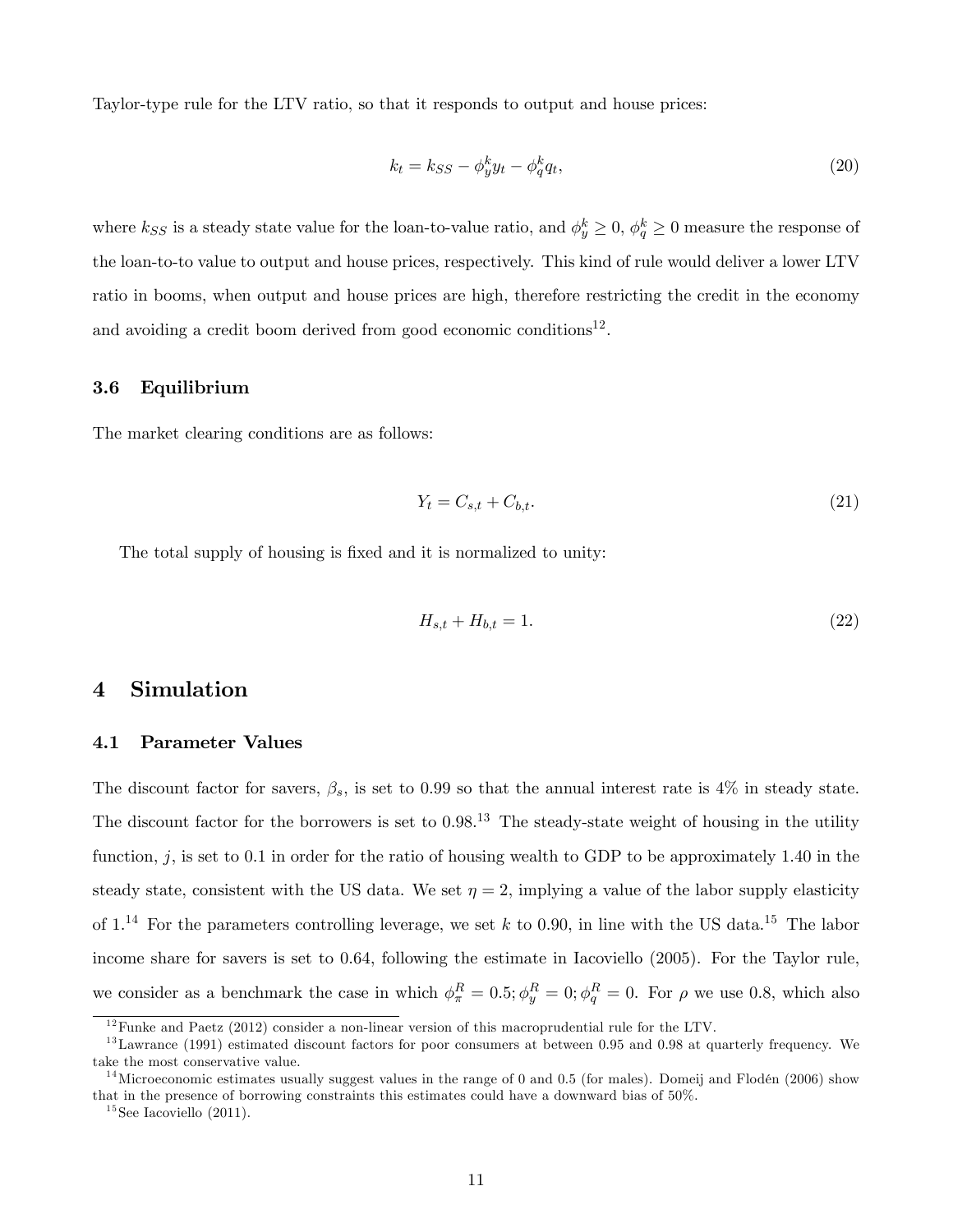reflects a realistic degree of interest-rate smoothing<sup>16</sup>.

We consider three types of shocks, a monetary policy shock, a technology shock, and a housing demand shock. The latter can be interpreted as a house price shock, since it is directly transmitted to house prices. We assume that technology,  $A_t$ , follows an autoregressive process with 0.9 persistence and a normally distributed shock. We also assume that the weight of housing on the utility function is equal to its value in the steady state plus a shock which follows an autoregressive process with 0.95 persistence.<sup>17</sup>For the reactions parameters in the LTV rule we tentatively use  $.05$  and perform a sensitivity analysis to this value. Table 1 presents a summary of the parameter values used:

| <b>Parameter Values</b> |                |                                                  |  |  |
|-------------------------|----------------|--------------------------------------------------|--|--|
| $\beta_s$               | .99            | Discount Factor for Savers                       |  |  |
| $\beta_b$               | .98            | Discount Factor for Borrowers                    |  |  |
| $\dot{j}$               | $\cdot$ 1      | Weight of Housing in Utility Function            |  |  |
| $\eta$                  | $\overline{2}$ | Parameter associated with labor elasticity       |  |  |
| k <sub>i</sub>          | .9             | Loan-to-value ratio                              |  |  |
| $\alpha$                | .64            | Labor share for Savers                           |  |  |
| $\boldsymbol{X}$        | 1.2            | Steady-state markup                              |  |  |
| $\theta$                | .75            | Probability of not changing prices               |  |  |
| $\rho_A$                | .9             | Technology persistence                           |  |  |
| $\rho_j$                | .95            | Housing demand shock persistence                 |  |  |
| $\rho$                  | .8             | Interest-Rate-Smoothing Parameter in Taylor Rule |  |  |
| $\phi_\pi^R$            | $.5\,$         | Inflation parameter in Taylor Rule               |  |  |
| $\phi_y^k$              | .05            | Output parameter in LTV Rule                     |  |  |
| $\phi_q^k$              | .05            | House price parameter in LTV Rule                |  |  |

Table 1: Parameter values. Baseline model

#### 4.2 Impulse Responses

In this section, we simulate the impulse responses of the baseline model given a positive technology shock and a house-price shock. Both shocks represent a boom for the economy, in the sense that they

 $16$ As in McCallum (2001).

 $17$ The persistence of the shocks is consistent with the estimates in Iacoviello and Neri (2010).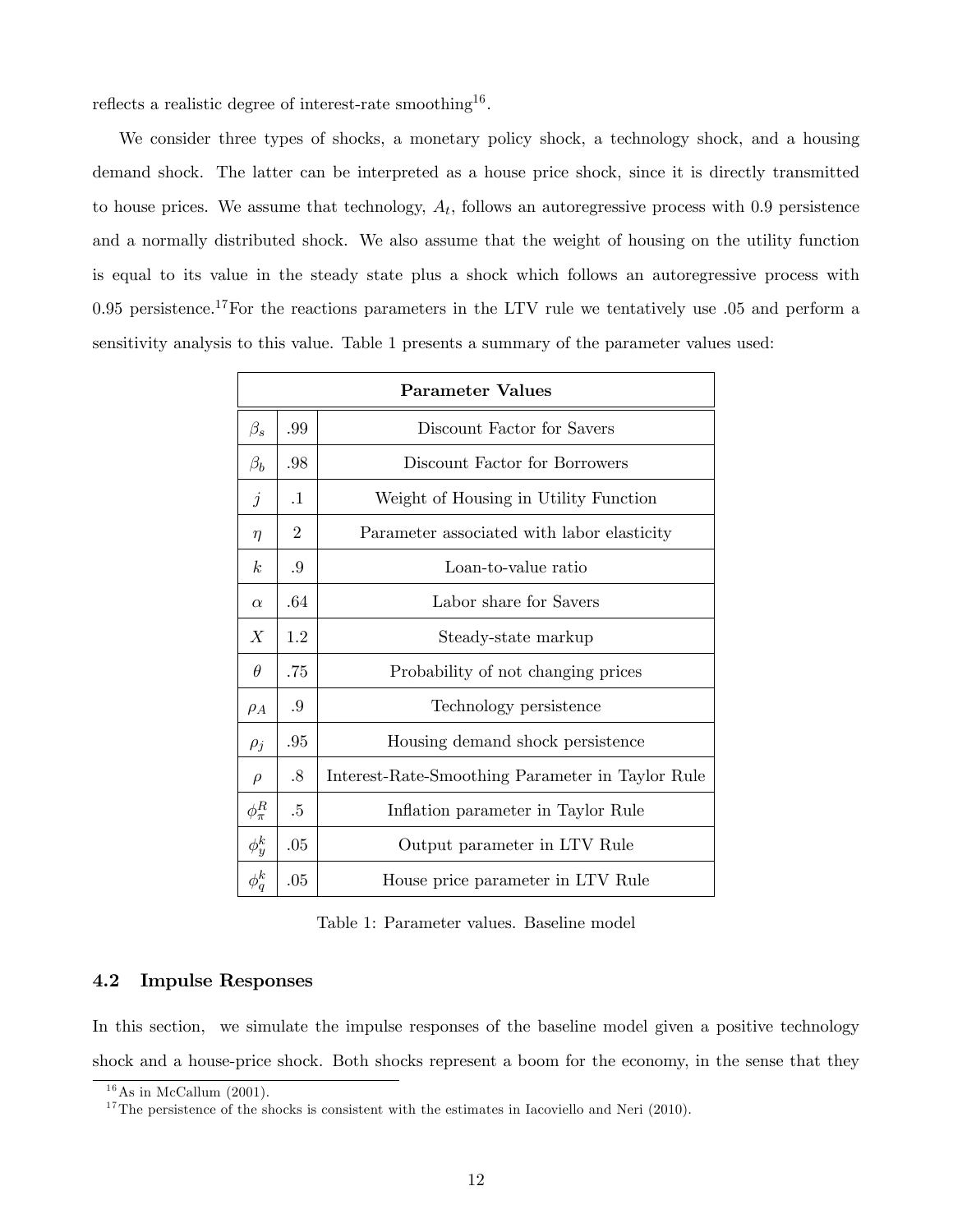

Figure 1: Impulse Responses to a technology shock. Macroprudential versus no macroprudential

increase output, house prices and therefore borrowing and consumption. Then, in order to assess how the macroprudential rule interacts with monetary policy, we consider a monetary policy shock.

#### 4.2.1 Technology shock

Figure (1) presents the impulse responses to a 1 percent shock to technology. Given the increase in technology, output increases and thus, consumption for all agents increases. Borrowing increases and borrowers demand more housing, which is compensated by a decrease in the housing by the savers, given that the supply of housing is Öxed. The increase in house prices increases consumption for borrowers further, given the collateral constraint they face. In this model, wealth effects are present through the collateral constraint. Situations in which house prices increase make the value of the collateral higher, and thus, wealth effects expand the economy even further. The increase in output activates the LTV rule and the collateral constraint becomes tighter. We see that, in this case, the effects on borrowing of the shock are not so strong. Since borrowers cannot borrow as much as they would do with a higher LTV, consumption and housing demand do not increase as much. This leads to a weaker response of output and ináation when the macroprudential rule is active. These results show that macroprudential regulation could help monetary policy to achieve its primary objective, price stabilization.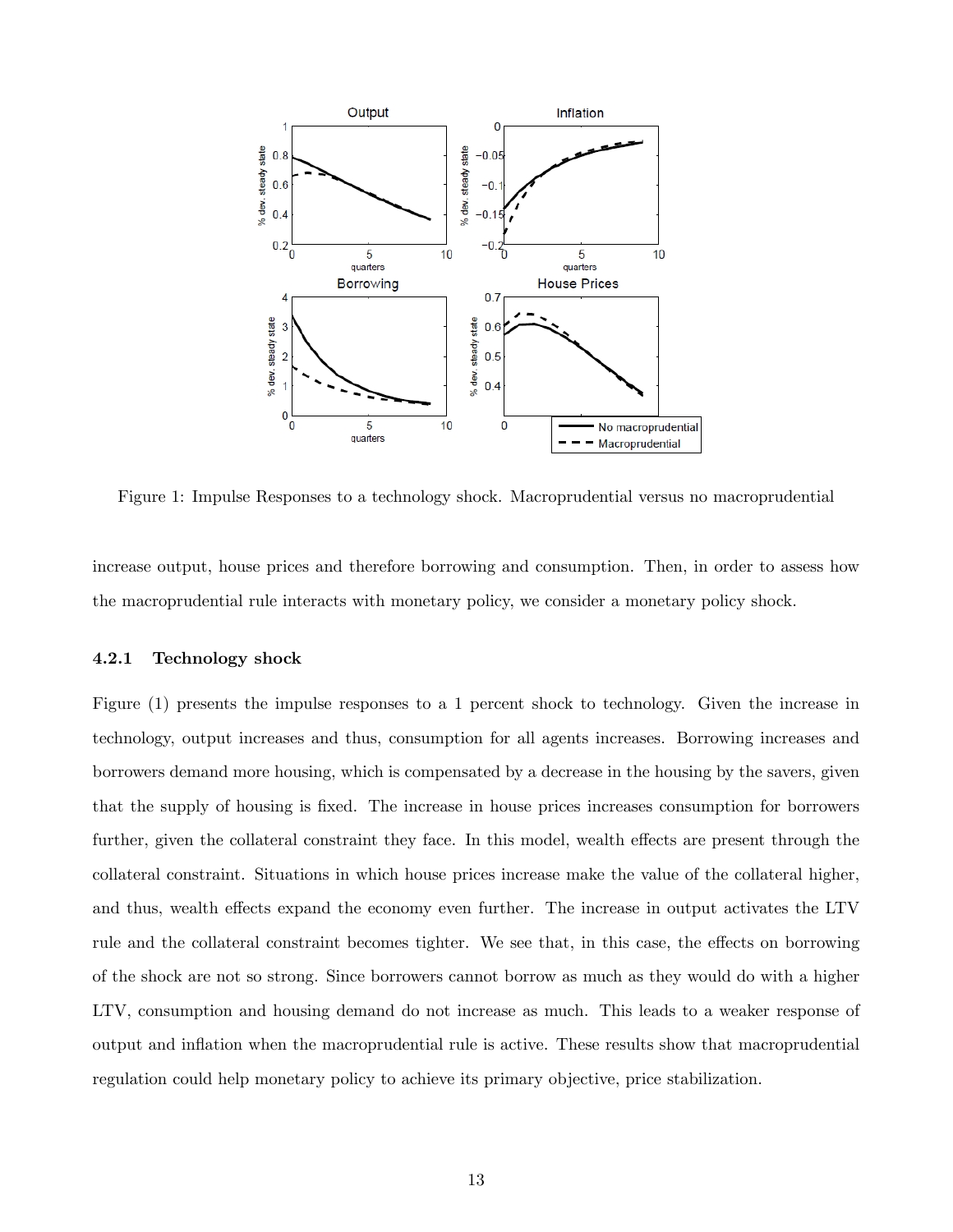

Figure 2: Impulse Responses to a housing demand shock. Macroprudential versus no macroprudential

#### 4.2.2 Housing demand shock

Impulse responses also show how, given the same house price shock, consumption, housing, borrowing and house price responses are softened by the macroprudential measure. In figure 2 we can see the effects of a 25 percent house price shock. For the same reasons stated in the previous case, the increase in house prices directly affects the collateral constraint and borrowers are able to borrow more out of their housing collateral, which is worth more now. Wealth effects permits them consume both more houses and consumption goods. The increase in house prices is therefore transmitted to the real economy and output increases. When house prices increase, the macroprudential rule becomes active and the LTV ratio decreases, therefore restricting the credit in the economy. As in the previous case, consumption and housing demand do not increase as much when the macroprudential rule is in action.

#### 4.2.3 Monetary policy shock

In this section, we consider, for simplicity, the case in which  $\phi_{\pi}^{R} = 0.5$ ;  $\phi_{y}^{R} = 0$ ;  $\phi_{q}^{R} = 0$ , that is, monetary policy responds only to ináation, which is empirically plausible, since the main goal of most central banks is price stability.

Figure (3) shows impulse responses for a monetary policy shock, a one standard deviation increase in the interest rate. We see that monetary policy has stronger effects when the macroprudential measure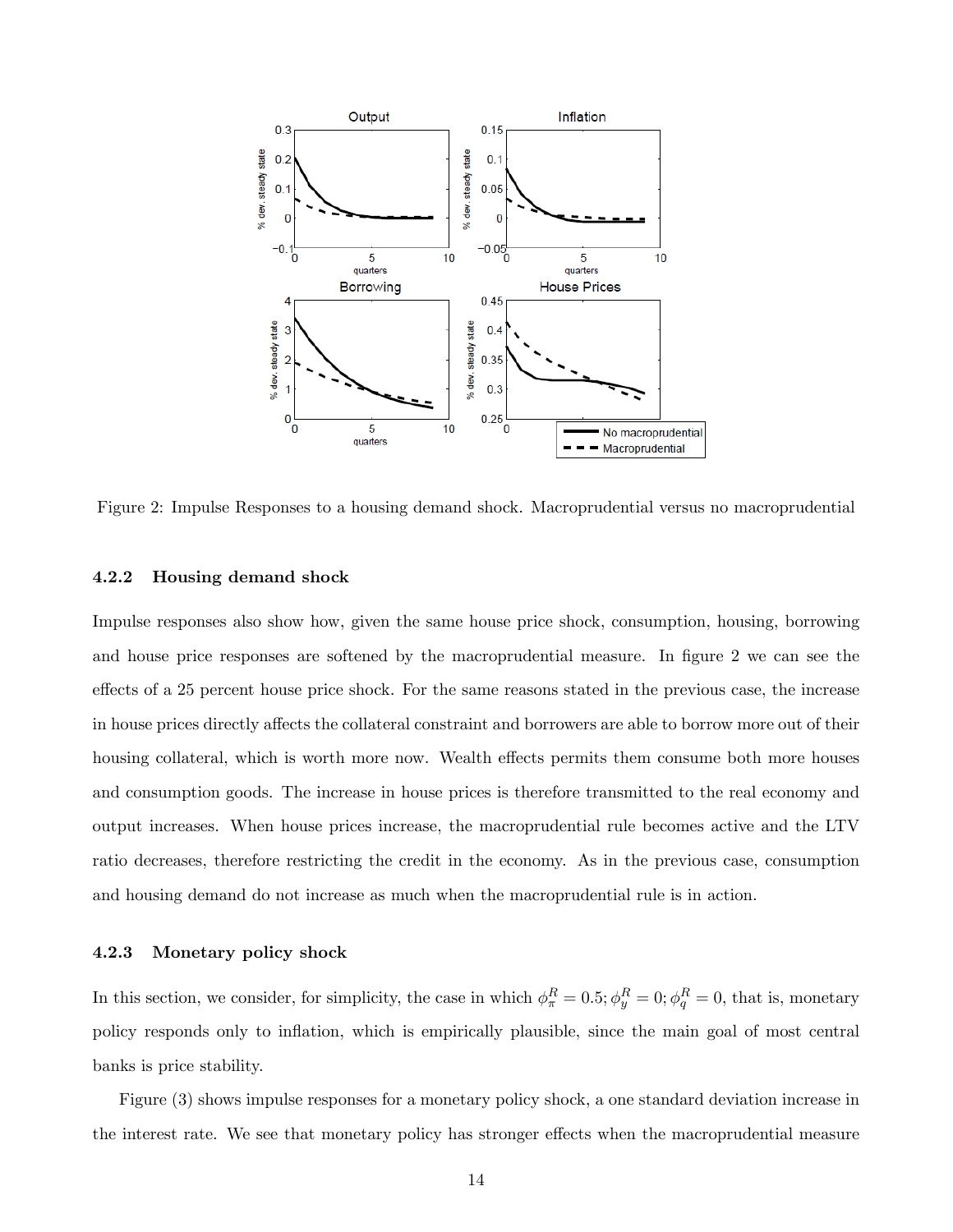

Figure 3: Impulse-Responses to an expansionary monetary policy (decrease in interest rate). Macroprudential versus no macroprudential

is not active. The macroprudential policy mitigates the effects of monetary policy because it restricts borrowing. An expansionary monetary policy measure means a decrease in the interest rate. This, in turn increases output and house prices. Output increases because the decrease in the interest rate stimulates the economy through borrowing. House prices increase because they are an asset price which inversely moves with interest rates. The increase in prices, makes the collateral more valuable and this gives an extra push to output. However, when a macroprudential rule is applied, the borrowing constraint becomes tighter and the financial accelerator effects that the collateral constraint introduces are weaker. Then, the impact on output and inflation of a decrease in the interest rate is not as strong.

## 5 Welfare Measure

To assess the normative implications of the different policies, we numerically evaluate the welfare derived in each case. As discussed in Benigno and Woodford (2008), the two approaches that have recently been used for welfare analysis in DSGE models include either characterizing the optimal Ramsey policy, or solving the model using a second-order approximation to the structural equations for given policy and then evaluating welfare using this solution. As in Mendicino and Pescatori (2007), we take this latter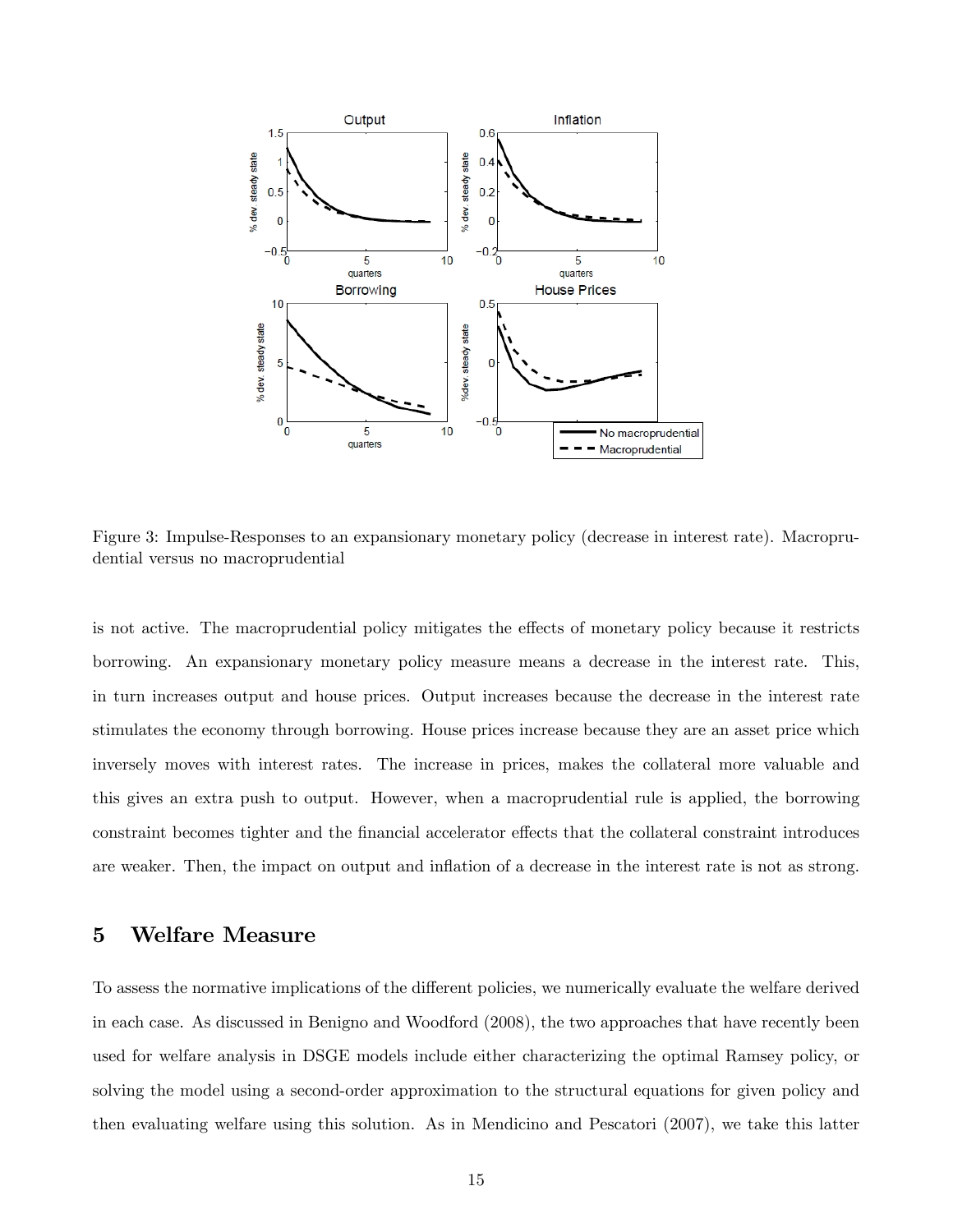approach to be able to evaluate the welfare of the two types of agents separately.<sup>18</sup> The individual welfare for savers, borrowers, and the financial intermediary, respectively, as follows:

$$
W_{s,t} \equiv E_t \sum_{m=0}^{\infty} \beta_s^m \left[ \log C_{s,t+m} + j \log H_{s,t+m} - \frac{(N_{s,t+m})^{\eta}}{\eta} \right],
$$
 (23)

$$
W_{b,t} \equiv E_t \sum_{m=0}^{\infty} \beta_b^m \left[ \log C_{b,t+m} + j \log H_{b,t+m} - \frac{(N_{b,t+m})^{\eta}}{\eta} \right],
$$
 (24)

Following Mendicino and Pescatori (2007), we define social welfare as a weighted sum of the individual welfare for the different types of households:

$$
W_t = (1 - \beta_s) W_{s,t} + (1 - \beta_b) W_{b,t}.
$$
\n(25)

Each agent 's welfare is weighted by her discount factor, respectively, so that the all the groups receive the same level of utility from a constant consumption stream.<sup>19</sup>

However, in order to make the results more intuitive, we present welfare changes in terms of consumption equivalents. We use as a benchmark the welfare evaluated when the macroprudential policy is not active and compare it with the welfare obtained when such policy is implemented. Since we are interested in calculating the welfare benefit of introducing a macroprudential policy and therefore we convert the difference between those values in consumption equivalent units to obtain an understandable measure. The consumption equivalent measure defines the constant fraction of consumption that households should give away in order to obtain the benefits of the macroprudential policy. Then, when there is a welfare gain, households would be willing to pay in consumption units for the measure to be implemented because it is welfare improving. We present welfare results as the equivalent in consumption units of this welfare improvement. We will multiply results by -1, so that a positive value means a welfare gain, that is, how much the consumer would be willing to pay to obtain the welfare improvement. We evaluate welfare at the steady state when the macroprudential policy is not active and at the steady state when it is, the derivation of the welfare benefits in terms of consumption equivalent units is as follows:

<sup>&</sup>lt;sup>18</sup>We used the software Dynare to obtain a solution for the equilibrium implied by a given policy by solving a second-order approximation to the constraints, then evaluating welfare under the policy using this approximate solution, as in Schmitt-Grohe and Uribe (2004). See Monacelli (2006) for an example of the Ramsey approach in a model with heterogeneous consumers.

 $19$  Welfare is normalized by the steady-state consumption.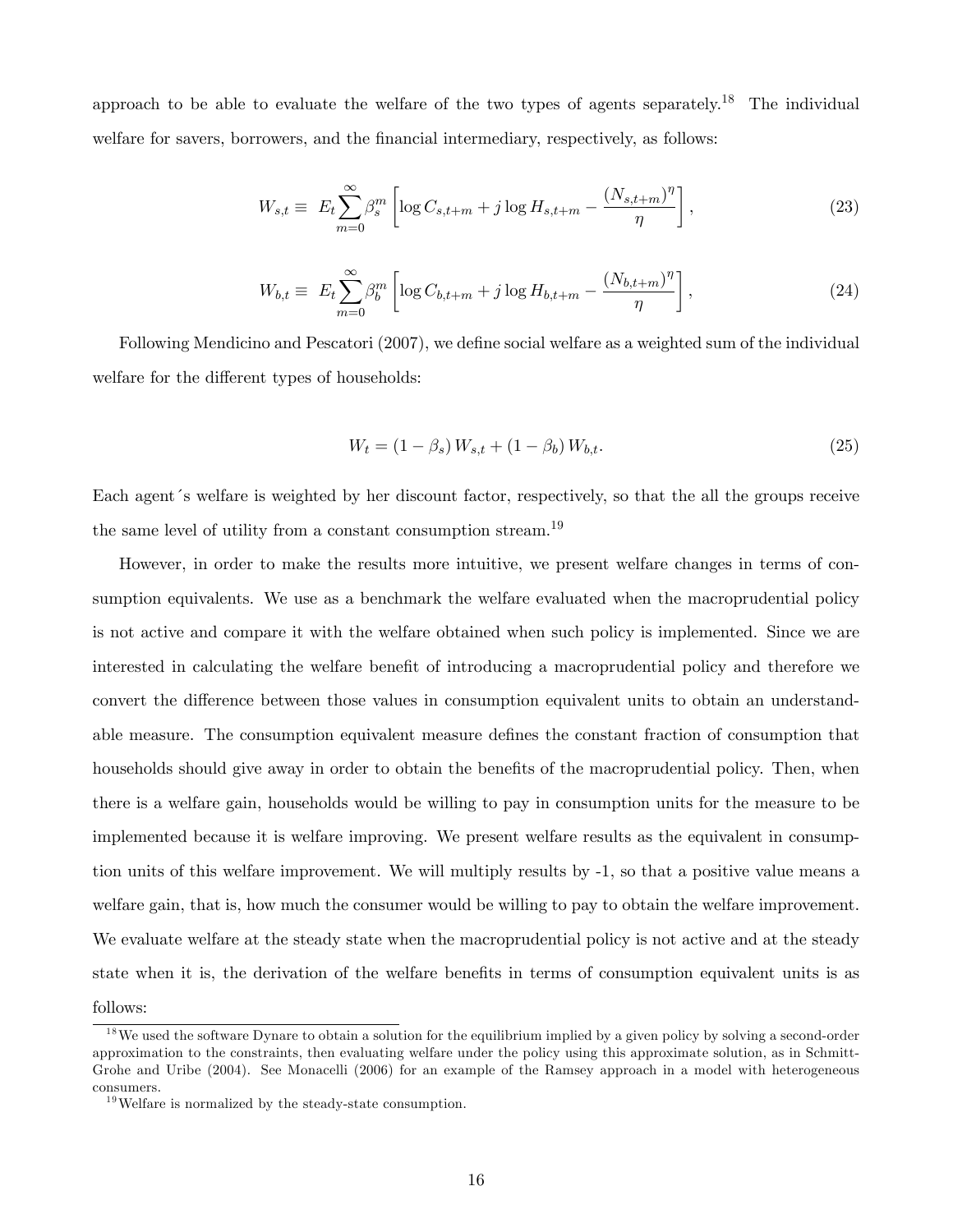$$
CE_s = 1 - \exp\left[ (1 - \beta_s) \left( W_s^{MP} - W_s^* \right) \right],\tag{26}
$$

$$
CE_b = 1 - \exp\left[ (1 - \beta_b) \left( W_b^{MP} - W_b^* \right) \right], \tag{27}
$$

$$
CE = (1 - \beta_s) CE_s + (1 - \beta_b) CE_b,
$$
\n(28)

where the superscripts in the welfare values denote the benchmark case when macroprudential policies are not introduced and the case in which they are, respectively<sup>20</sup>.

#### 5.1 Welfare Analysis

In this section, we numerically evaluate welfare, first when the Taylor rule is the only policy tool and then when it interacts with the macroprudential rule, that is, the rule to the LTV. We consider different cases; first, a Taylor rule which responds just to inflation, second, a Taylor rule which responds to inflation and output and finally, a Taylor rule which responds to inflation, output and house prices. For the macroprudential rule, first we consider the case in which the reaction parameters are zero, that is, when the rule is not active, and then we consider three different positive values for sensitivity. Tables 2-5 show the results:

#### 5.1.1 Welfare comparison across Taylor rules (No LTV Rule)

The following table displays how welfare changes when the Taylor rule is responding to inflation and output and to ináation, output, and house prices, with respect to the benchmark case in which is only responding to inflation. As pointed out by Iacoviello (2005), a Taylor rule in which the output parameter is set to zero amplifies the financial accelerator mechanism since the central bank does not intervene when output falls. Then, introducing a response to output in the policy rule makes it more restrictive. If, additionally, the interest rate also responds to house prices, the Taylor rule becomes even tougher. In some sense, we could interpret these extended rules as being macroprudential by themselves, since they are constraining the Önancial accelerator by increasing the interest rates in booms and therefore constraining credit. The first column of Table 2 displays the welfare gains of a Taylor rule that responds

 $^{20}$ We follow Ascari and Ropele (2009).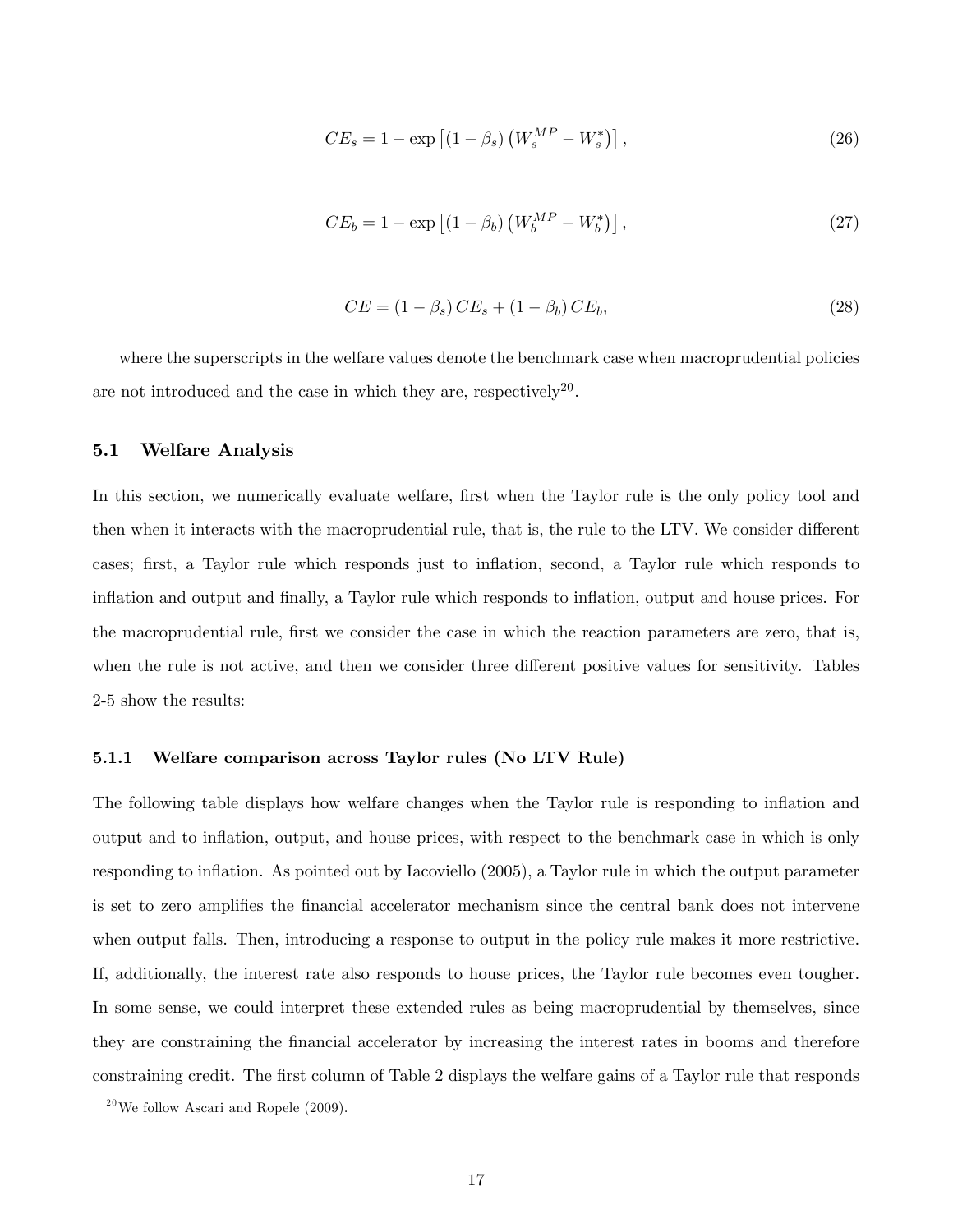to output and ináation with respect to a Taylor rule which only responds to ináation. Notice that in this case the macroprudential LTV rule is not active, we set its reaction parameters to zero. We can observe that the economy gains in terms of welfare because the Önancial system becomes more stable. If the Taylor rule also responds to house prices<sup>21</sup>, the welfare gains are even larger. Iacoviello  $(2005)$ shows that a Taylor rule which responds to asset prices does not yield significant gains in terms of output and inflation stabilization. However, it may yield gains in terms of financial stabilization and this gives higher welfare to the economy. Then, through allowing the Taylor rule to respond to output and house prices, the central bank is implementing a macroprudential policy and extending its goals not only to stabilize inflation but also to stabilize the financial system through moderating the financial accelerator effect.

|           |         | Consumption Equivalents $\phi_{\pi}^{R} = 0.5$ ; $\phi_{y}^{R} = 0.5$ ; $\phi_{q}^{R} = 0/\phi_{y}^{k} = \phi_{q}^{k} = 0$ $\phi_{\pi}^{R} = 0.5$ ; $\phi_{y}^{R} = 0.5$ ; $\phi_{q}^{R} = 0.1/\phi_{y}^{k} = \phi_{q}^{k} = 0$ |
|-----------|---------|---------------------------------------------------------------------------------------------------------------------------------------------------------------------------------------------------------------------------------|
| Total     | 0.87    | 1.50                                                                                                                                                                                                                            |
| Savers    | $-0.72$ | $-0.78$                                                                                                                                                                                                                         |
| Borrowers | 44.09   | 75.25                                                                                                                                                                                                                           |

Table 2: Welfare gains. Taylor rule responding to inflation versus inflation, output and house prices

#### 5.1.2 LTV Rule interacting with Taylor rule responding to inflation

In this section we check how the Taylor rule interacts with a macroprudential rule, that is, a rule for the LTV ratio. As a first experiment, we consider a Taylor rule that responds only to inflation, that is, the priority of the central bank is to stabilize prices<sup>22</sup>. Thus, the reaction parameters of the rule would be  $\phi_{\pi}^{R} = 0.5; \phi_{y}^{R} = 0; \phi_{q}^{R} = 0$ . Then, we consider a rule to the LTV ratio, that is, a macroprudential rule. We take different values for the parameters in order to observe the sensitivity of the results with respect to the aggressiveness of the rule. Table 3 presents the results in consumption equivalents, that is, how much agents would pay in terms of consumption in order to have a macroprudential rule in the economy. Then, a positive number means that agents are willing to pay in order to be in that situation because it is welfare improving:

 $^{21}$ We set the reaction parameter of house prices equal to 0.1, following Iacoviello (2005).

 $^{22}$ This kind of rule would be consistent with a central bank such as the ECB, that explicitly states as a first priority inflation stabilization.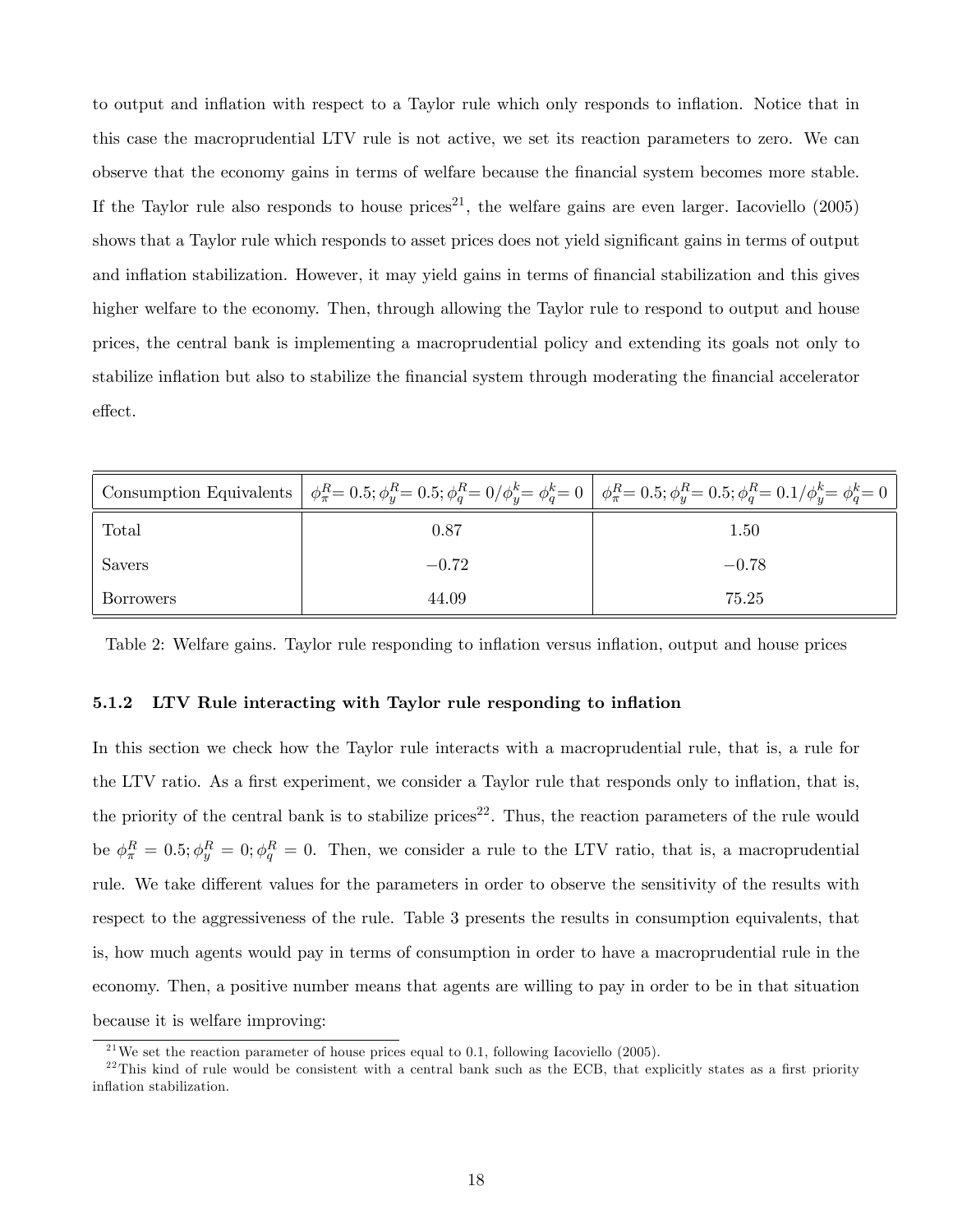| Consumption Equivalents | $\phi_u^k = \phi_a^k = 0.025 \mid \phi_u^k = \phi_a^k = 0.05 \mid \phi_u^k = \phi_a^k = 0.1$ |         |         |
|-------------------------|----------------------------------------------------------------------------------------------|---------|---------|
| Total                   | 0.23                                                                                         | 0.71    | 1.70    |
| Savers                  | $-0.49$                                                                                      | $-0.63$ | $-0.73$ |
| <b>Borrowers</b>        | 11.62                                                                                        | 35.70   | 85.37   |

Table 3: Welfare gains, given different values for the LTV reaction parameters. Taylor rule responding to inflation.

We see that, using both policy measures at the same time is unambiguously welfare enhancing. Welfare of borrowers increases with the introduction of the macroprudential rule because tightening the collateral constraint avoids situations of overindebtness in which debt repayments are a burden for them and can benefit from more financial stability in the economy. This welfare gain is at the expense of savers, who lose from having this measure in the economy, given that they are not financially constrained. However, the borrower's welfare gain compensates the loss of the savers and globally, the measure is welfare increasing. We also see in the table that welfare increases by more, the larger the response of the LTV to house prices and output is. We can conclude then that the economy gains in terms of welfare with the introduction of this rule because it gives financial stability.

#### 5.1.3 LTV Rule interacting with Taylor rule responding to inflation and output

Secondly, we consider a Taylor rule that responds to inflation and output, that is, although the first priority of the central bank is to stabilize prices, it also takes into account output growth<sup>23</sup>. Thus, the reaction parameters of the rule would be  $\phi_{\pi}^{R} = 0.5$ ;  $\phi_{y}^{R} = 0.5$ ;  $\phi_{q}^{R} = 0$ . This Taylor rule is interacting with the macroprudential rule. Table 4 shows the results.

| Consumption Equivalents $\phi_y^k = \phi_q^k = 0.025$ $\phi_y^k = \phi_q^k = 0.05$ $\phi_y^k = \phi_q^k = 0.1$ |         |         |         |
|----------------------------------------------------------------------------------------------------------------|---------|---------|---------|
| Total                                                                                                          | 0.02    | 0.04    | 0.05    |
| <b>Savers</b>                                                                                                  | $-0.28$ | $-0.37$ | $-0.44$ |
| <b>Borrowers</b>                                                                                               | 1.29    | 2.09    | 2.73    |

Table 4: Welfare gains, given different values for the LTV reaction parameters. Taylor rule responding to inflation and output.

 $^{23}$ This kind of rule would be consistent with a central bank such as the Federal Reserve, that also takes into account output and unemployment when making monetary policy decisions.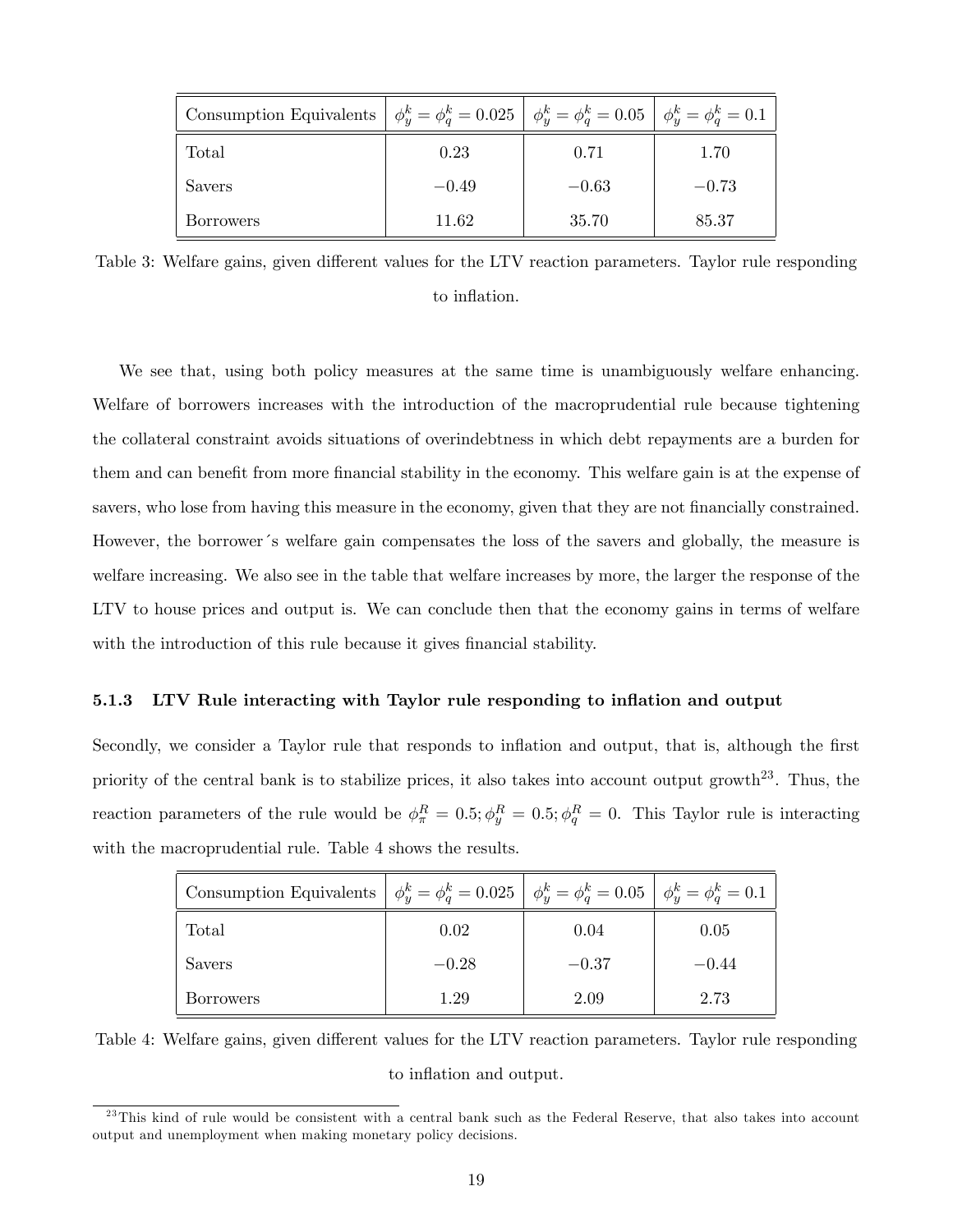Qualitatively, results are maintained with respect to the previous case. However, we see that welfare gains are not as large as in the case in which the central bank has only one objective. The reason for that is that, as we have seen, introducing a positive output reaction to the interest rate restricts the financial accelerator effect in the economy, that is, it is a macroprudential policy by itself. Therefore, introducing an extra macroprudential policy, although it helps stabilizing the financial system, can be redundant.

## 5.1.4 LTV Rule interacting with Taylor rule responding to inflation, output and house prices

Finally, we consider the full Taylor rule that responds to inflation, output, and also house prices. Now, the reaction parameters of the Taylor rule would be  $\phi_{\pi}^{R} = 0.5$ ;  $\phi_{y}^{R} = 0.5$ ;  $\phi_{q}^{R} = 0.1$ . Table 5 displays the results:

| Consumption Equivalents $\phi_u^k = \phi_a^k = 0.025$ $\phi_u^k = \phi_a^k = 0.05$ $\phi_u^k = \phi_a^k = 0.1$ |         |         |         |
|----------------------------------------------------------------------------------------------------------------|---------|---------|---------|
| Total                                                                                                          | 0.01    | 0.02    | 0.025   |
| Savers                                                                                                         | $-0.23$ | $-0.31$ | $-0.36$ |
| <b>Borrowers</b>                                                                                               | 0.82    | 1.22    | 1.45    |

Table 5: Welfare gains, given different values for the LTV reaction parameters. Taylor rule responding to inflation, output and house prices.

We see that, in this case, when the interest rate is also responding to output and house prices, the gains are even smaller than in the previous case because monetary policy responding to output and asset prices is acting an even stronger macroprudential measure than in the previous case. The gains of introducing an additional macroprudential tool are marginal, as compared with the first case. Then, we can conclude that the central bank, by an appropriate combination of parameter values in the Taylor rule could do the job of a macroprudential regulator. However, the goals of the central bank should be extended to not only to keeping inflation low but also to have a stable financial system. The open question here would be if these two objectives could be in conflict at some point and it would be better to have a separate institution in charge of the stability of the financial system. An optimal monetary policy analysis would be needed in order to assess which are the combination of values of the reaction parameters which would maximize welfare and make policy recommendations on this issue.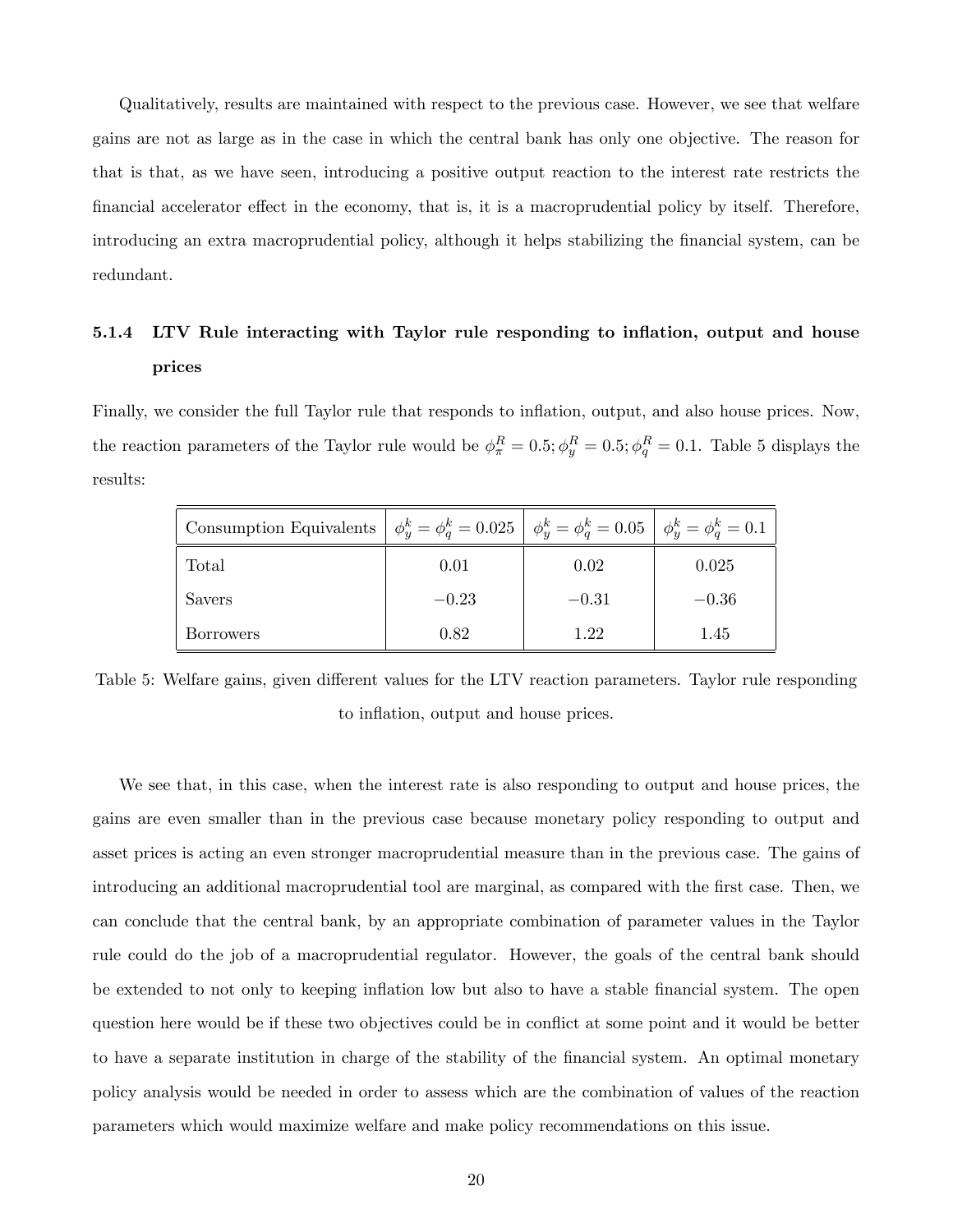## 6 Concluding Remarks

In this paper we have aimed at analyzing the impact of macroprudential policies both on the main economic variables and on welfare. In particular, we consider a macroprudential rule on the LTV ratio. We find that introducing a macroprudential tool mitigates the effects of booms in the economy by restricting credit. In terms of welfare, this rule on the LTV is unambiguously welfare enhancing for the economy because it yields a more stable financial system.

When we study how the macroprudential rule on the LTV ratio interacts with the traditional monetary policy transmission mechanism channel, we observe that, from a positive perspective, monetary policy has weaker effects on the economy when macroprudential policies are active. This may lead to think that macroprudential regulation could help monetary policy to achieve its primary objective, price stabilization. From a normative perspective we find several interesting results: First, unambiguously, when monetary policy and a rule for the LTV ratio interact, the introduction of this macroprudential measure is welfare enhancing. Second, welfare gains increase when the LTV responds more aggressively to changes in output and house prices. However, when the interest rate responds to output and house prices instead of only to ináation, the welfare improvement is comparable to the one obtained by introducing the explicit macroprudential rule to the LTV. The reason for that is that this extended Taylor rule could be considered macroprudential by itself because it restricts the financial accelerator effect. Then, introducing an extra macroprudential measure gives much smaller welfare gains.

As an extension, in order to assess the combination of policies that would be welfare maximizing and conclude if the macroprudential policy should be conducted by the central bank or a separate institution, a rigorous optimal monetary policy analysis would be needed.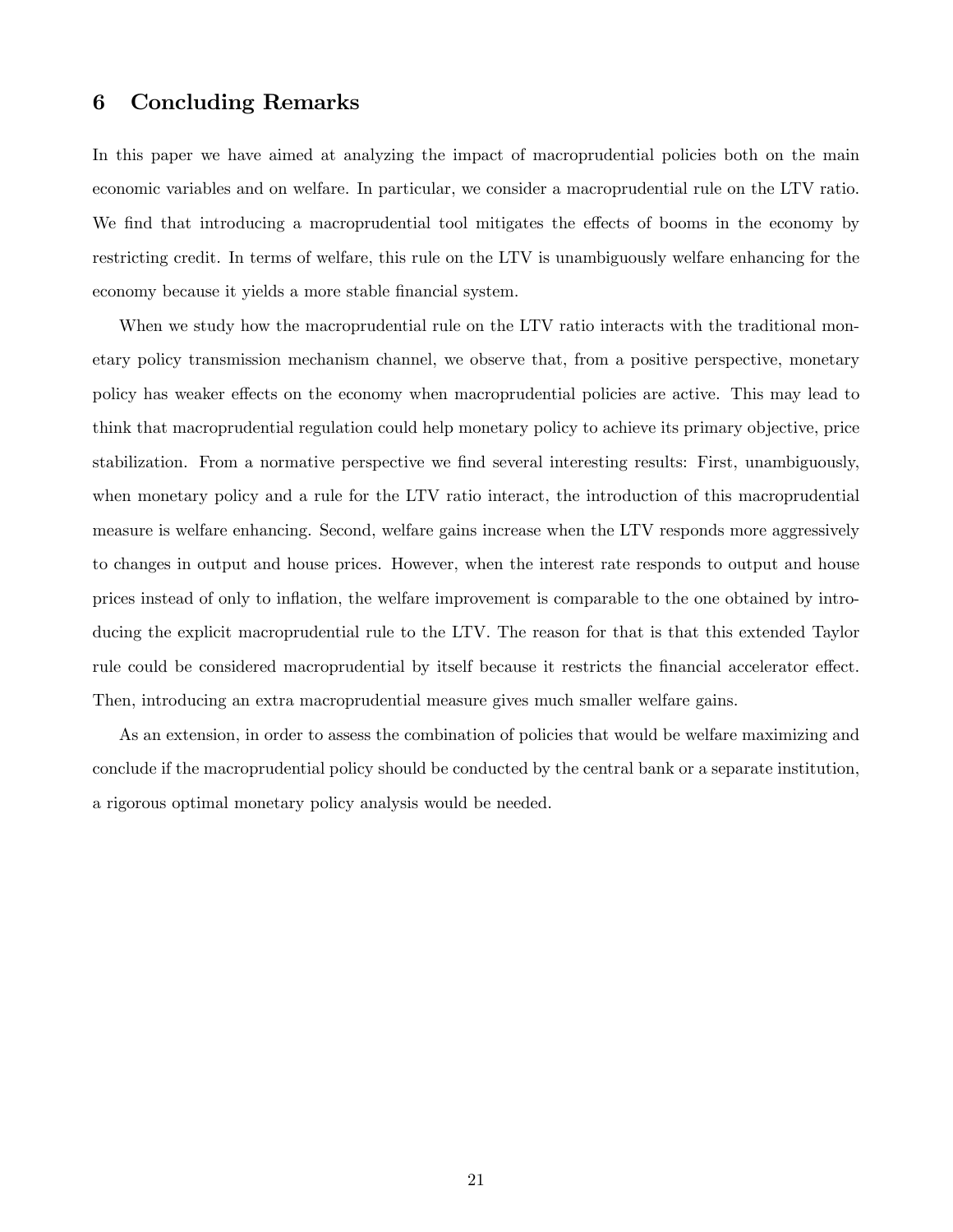# Appendix

Steady-State of the main model

Main Equations

$$
\frac{1}{C_{s,t}} = \beta^s E_t \left( \frac{R_t}{\pi_{t+1} C_{s,t+1}} \right),\tag{29}
$$

$$
w_t^s = (N_{s,t})^{\eta - 1} C_{s,t},\tag{30}
$$

$$
\frac{j}{H_{s,t}} = \frac{1}{C_{s,t}} q_t - \beta^s E_t \frac{1}{C_{s,t+1}} q_{t+1}.
$$
\n(31)

$$
\frac{1}{C_{b,t}} = \beta^b E_t \left( \frac{R_t}{\pi_{t+1} C_{b,t+1}} \right) + \lambda_t R_t,
$$
\n(32)

$$
w_{b,t} = (N_{b,t})^{\eta - 1} C_{b,t},
$$
\n(33)

$$
\frac{j}{H_{b,t}} = \frac{1}{C_{b,t}} q_t - \beta^b E_t \left( \frac{1}{C_{b,t+1}} q_{t+1} \right) - \lambda_t^b k_t E_t \left( q_{t+1} \pi_{t+1} \right). \tag{34}
$$

$$
E_t \frac{R_t}{\pi_{t+1}} b_t = k_t E_t q_{t+1} H_{b,t},
$$
\n(35)

$$
C_{b,t} + q_t H_{b,t} + \frac{R_{t-1}b_{t-1}}{\pi_t} = q_t H_{b,t-1} + w_{b,t} L_{b,t} + b_t,
$$
\n(36)

$$
w_{s,t} = \frac{1}{X_t} \alpha \frac{Y_t}{N_{s,t}},\tag{37}
$$

$$
w_{b,t} = \frac{1}{X_t} (1 - \alpha) \frac{Y_t}{N_{b,t}},
$$
\n(38)

$$
\widehat{\pi}_t = \beta E_t \widehat{\pi}_{t+1} - \psi \widehat{x}_t + u_{\pi t} \tag{39}
$$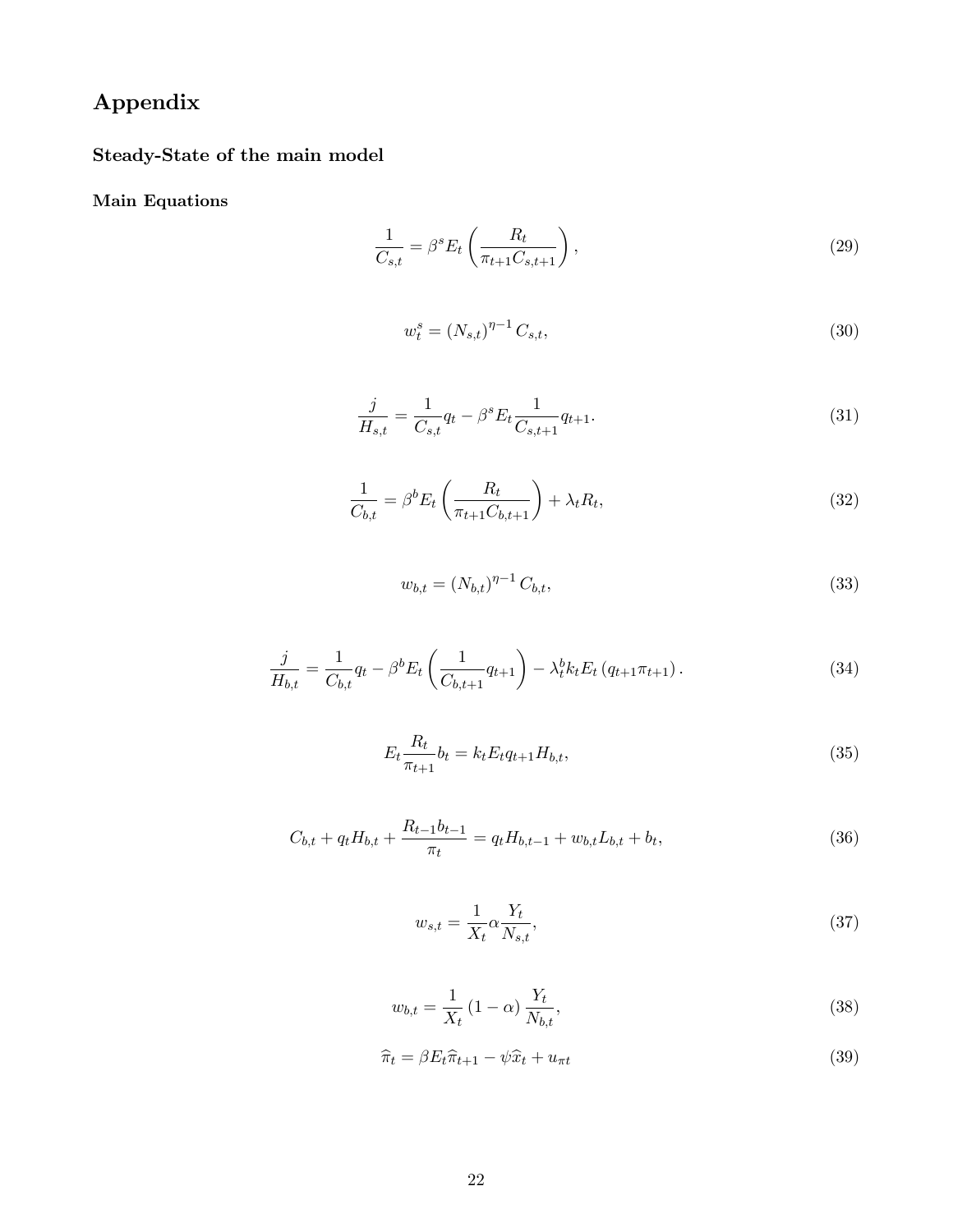$$
W_{s,t} \equiv E_t \sum_{m=0}^{\infty} \beta_s^m \left[ \log C_{s,t+m} + j \log H_{s,t+m} - \frac{(N_{s,t+m})^{\eta}}{\eta} \right],
$$
 (40)

$$
W_{b,t} \equiv E_t \sum_{m=0}^{\infty} \beta_b^m \left[ \log C_{b,t+m} + j \log H_{b,t+m} - \frac{(N_{b,t+m})^{\eta}}{\eta} \right],
$$
\n(41)

$$
W_t = (1 - \beta_s) W_{s,t} + (1 - \beta_b) W_{b,t}.
$$
\n(42)

## References

- [1] AgÈnor, P., Pereira da Silva, L., (2011), Macroeconomic Stability, Financial Stability, and Monetary Policy Rules, Ferdi Working Paper, 29
- [2] Angelini, P., Neri, S., Panetta, F., (2011), Monetary and macroprudential policies, Bank of Italy Working Paper
- [3] Ascari, G., Ropele, T., (2009), Disinflation in a DSGE Perspective: Sacrifice Ratio or Welfare Gain Ratio?, Kiel Institute for the World Economy Working Paper, 1499
- [4] Beau, D., Clerc, L., Mojon, B., (2012), Macro-prudential policy and the conduct of monetary policy, mimeo, Bank of France
- [5] Benigno, P., Woodford, M., (2008), Linear-Quadratic Approximation of Optimal Policy Problems, mimeo
- [6] Campbell, J., Hercowitz, Z., (2009), "Welfare Implications of the Transition to High Household Debt", Journal of Monetary Economics, 56 (1), 1-16
- [7] Caruana, J., (2010a), Macroprudential policy: what we have learned and where we are going, Keynote speech at the Second Financial Stability Conference of the International Journal of Central Banking, Bank of Spain
- [8] Caruana, J., (2010b). The Challenge of Taking Macroprudential Decisions: Who Will Press Which Button(s)?, in Macroprudential Regulatory Policies. The New Road to Financial Stability? Edited by Stijn Claessens, Douglas Evanoff, George Kaufman and Laura Kodres. World Scientific, New Jersey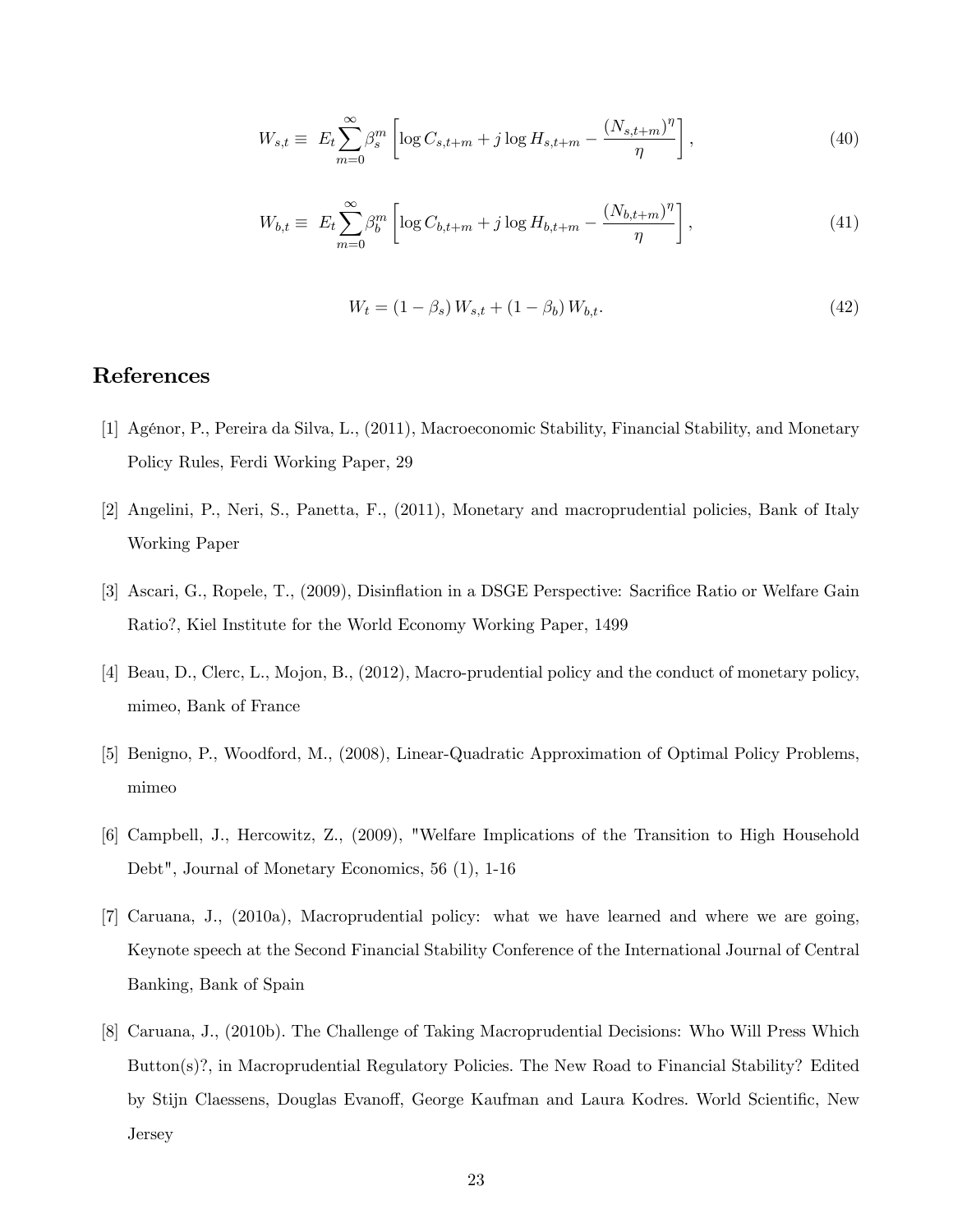- [9] Committee on the Global Financial System (2010a), The role of margin requirements and haircuts in procyclicality, CGFS Papers, 36
- [10] Committee on the Global Financial System (2010b), Macroprudential instruments and frameworks: A stocktaking of issues and experiences, CGFS Papers, 38
- [11] Domeij, D., Flodén, M., (2006) "The Labor-Supply Elasticity and Borrowing Constraints: Why Estimates are Biased." Review of Economic Dynamics, 9, 242-262
- [12] Financial Stability Board, Bank for International Settlements and International Monetary Fund (2009). Guidance to assess the systemic importance of Önancial institutions, markets and instruments: initial considerations
- [13] Financial Stability Board, Bank for International Settlements and International Monetary Fund (2011). Macroprudential policy tools and frameworks. Update to G20 Finance Ministers and Central Bank Governors
- [14] Funke, M., Paetz, M., (2012), A DSGE-Based Assessment of Nonlinear Loan-to-Value Policies: Evidence from Hong Kong, BOFIT Discussion Paper No. 11/2012
- [15] Iacoviello, M., (2005) "House Prices, Borrowing Constraints and Monetary Policy in the Business Cycle." American Economic Review, 95 (3), 739-764
- [16] Iacoviello, M., (2011), Financial Business Cycles, Mimeo, Federal Reserve Board
- [17] Iacoviello, M., Neri, S., (2010), "Housing Market Spillovers: Evidence from an Estimated DSGE Model," American Economic Journal: Macroeconomics, 2, 125–164.
- [18] IMF, Monetary and Capital Markets Division, (2011), Macroprudential Policy: An Organizing Framework, mimeo, IMF
- [19] Jeanne, O., Korinek, A., (2011), Macroprudential Regulation versus mopping after the Crash, mimeo
- [20] Kannan, P., Rabanal, P., Scott, A., (2012), "Monetary and Macroprudential Policy Rules in a Model with House Price Booms", The B.E. Journal of Macroeconomics, Contributions, 12 (1)
- [21] Lawrance, E., (1991), "Poverty and the Rate of Time Preference: Evidence from Panel Data", The Journal of Political Economy, 99 (1), 54-77